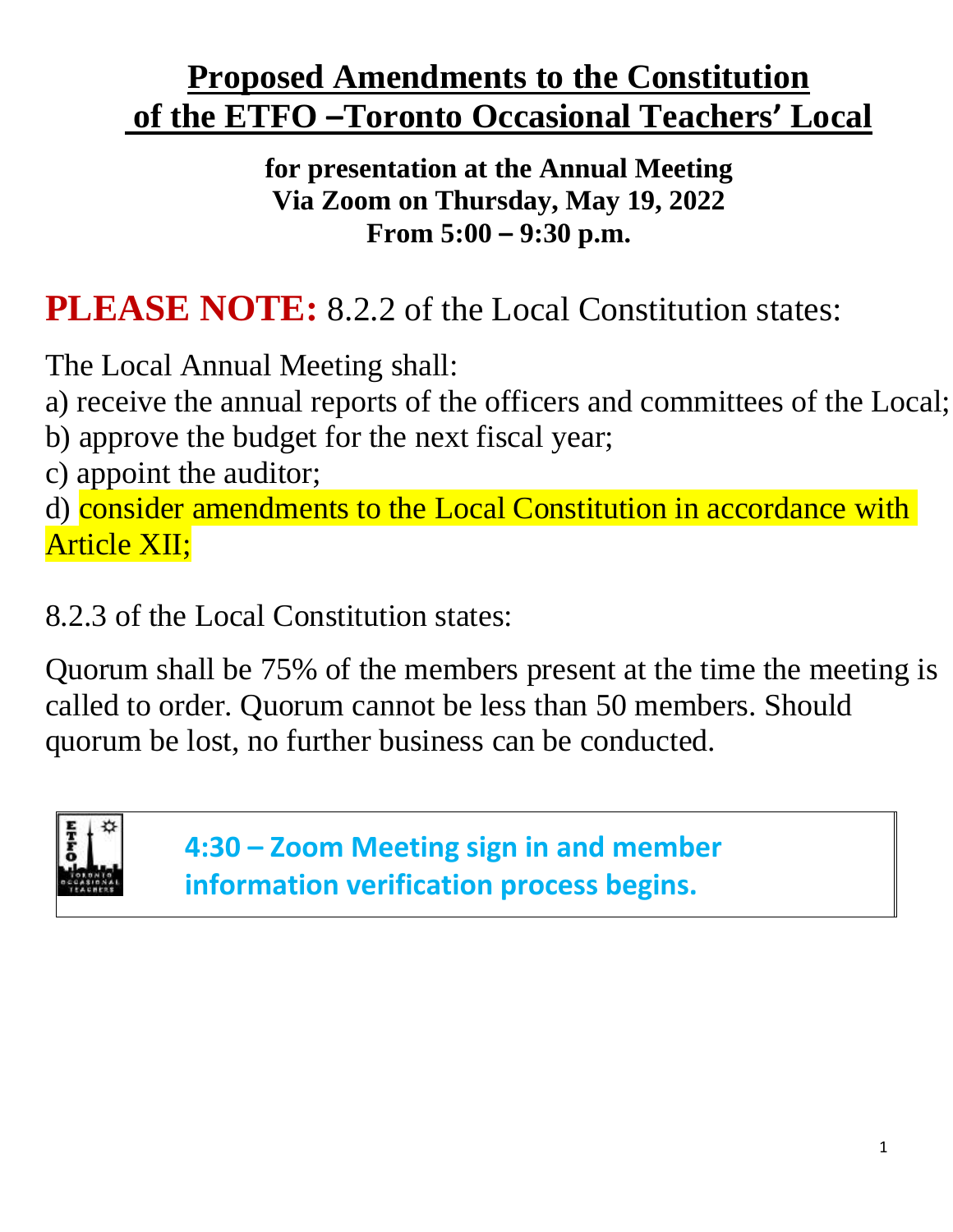# **GENERAL INFORMATION**

This zoom meeting will be hosted by [Eventstream](https://www.eventstream.ca/) who will provide the zoom link to all registered members prior to the meeting. Eventstream will be coordinating all procedural votes during the meeting using their zoom platform and all Executive Election votes during the meeting using Simply Voting. Only members in attendance at the zoom meeting are able to vote.

# **FINANCIAL MOTIONS**

Tabled from the February 23, 2022 Winter General Meeting:

MOVED BY: Gail James SECONDED BY: Jeremy Bass

# **Motion 21/22 - 10**

BIRT the Executive recommends to the General Meeting that budget line 640, Release Time (daily), be overspent by up to \$19,000 for the 21-22 school year. *Tabled*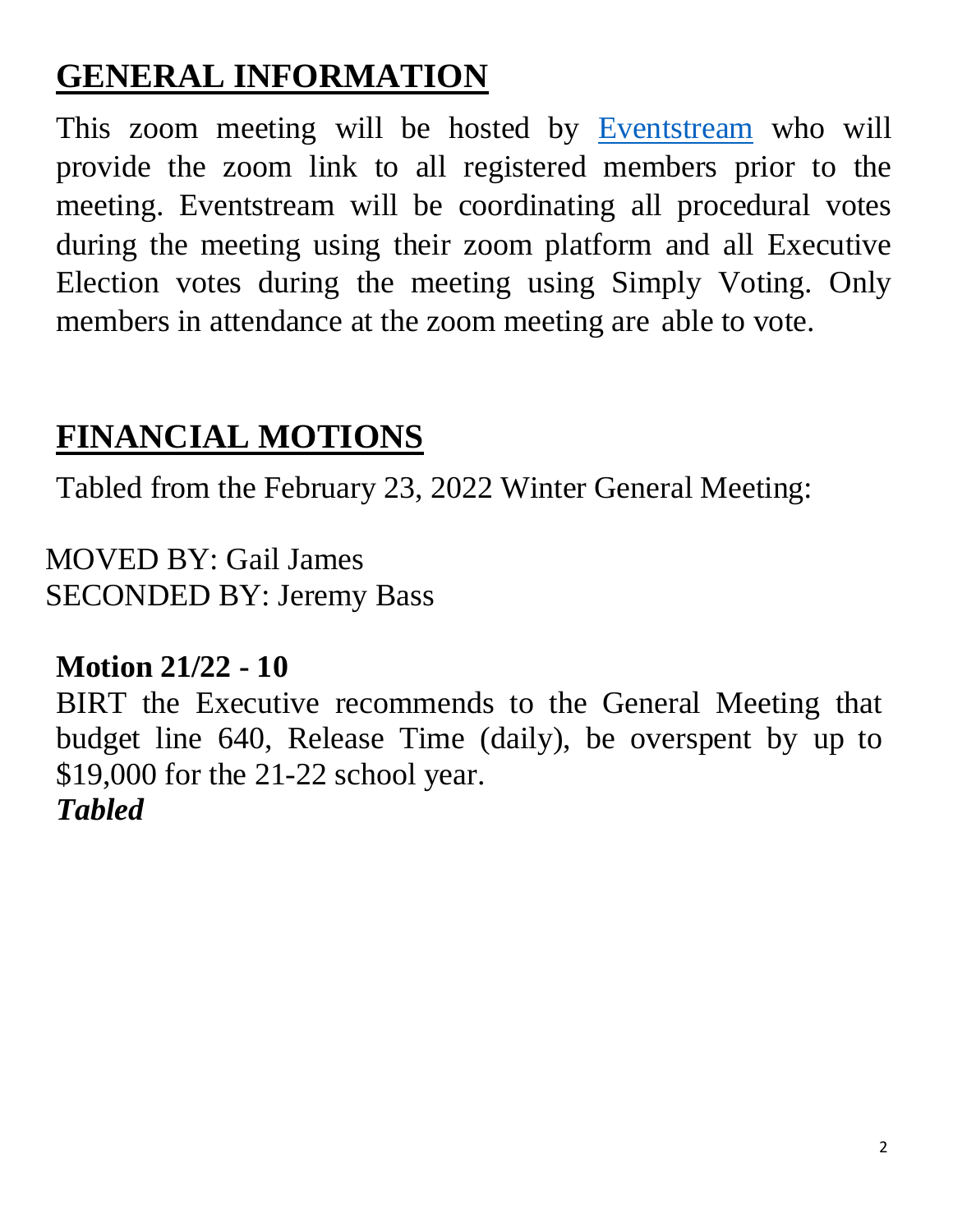## **AMENDMENT #1 Moved by: EXECUTIVE Seconded by: EXECUTIVE**

#### **Be It resolved that Definitions be amended to read:**

Definitions:

1. "Union" means the provincial Elementary Teachers' Federation of Ontario

2. "Local" means the Elementary Teachers' Federation of Ontario-Toronto Occasional Teachers' Local (ETFO-Toronto O.T. Local)

- 3. "Board" means the Toronto District School Board.
- 4. "CBC" means the Collective Bargaining Committee
- 5. "Executive" means Local Executive as per Article VI, Section 1.
- 6. "Executive Committee" means a Committee of the President, First Vice President, Vice President(s) and Treasurer.
- 7. "Day" means a calendar day.
- 8. "School Day" means one of the 194 days of the school year calendar.
- 9. "Released Executive" means President, 1st Vice President, Vice President(s) and Treasurer.

#### *Rationale:*

*This amendment expands the current definitions to include other terms used frequently in the Local.*

## **AMENDMENT #2 Moved by: EXECUTIVE Seconded by: EXECUTIVE**

#### **Be it resolved that Article 1 – Name 1.1.1 be amended to read:**

1.1 This organization shall be known as the "Elementary Teachers' Federation of Ontario ̶Toronto Occasional Teachers' Local"(ETFO – Toronto O.T. Local).

*And the remainder renumbered accordingly*

**And that Article II – AFFILIATION be amended to read:**

#### **ARTICLE II - JURISDICTION**

2.1 The Local is a Local of the Elementary Teachers' Federation of Ontario.

2.2 The jurisdiction of the Local shall be all occasional teachers in the elementary panel covered by the ETFO -Toronto Occasional Teachers' Collective Agreement.

#### **Rationale:**

Correction of numbering issue and the jurisdiction based on the Collective Agreement.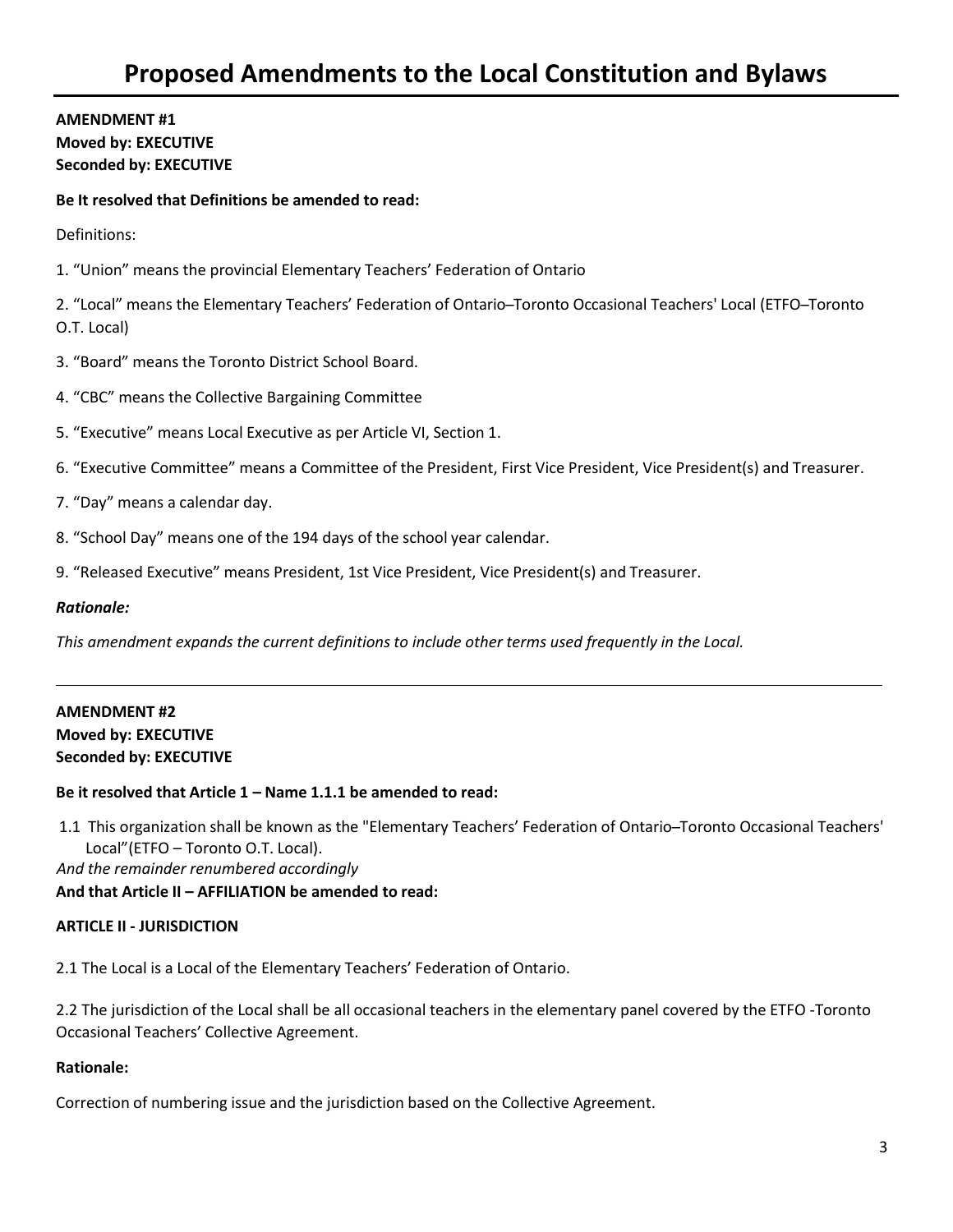# **AMENDMENT #3 Moved by: EXECUTIVE Seconded by: EXECUTIVE**

## **Be it resolved that Article III – OBJECTS be amended to read:**

ARTICLE III - OBJECTS

The objectives of the Local shall be:

3.1 to represent all elementary occasional teachers of the Local in a fair and equitable manner;

3.2 to regulate relations between the members of the Local and the Toronto District School Board including but not limited to securing and maintaining through collective bargaining, the best possible terms and conditions of employment;

3.3 to advance the cause of publicly funded education and the status of occasional teachers in the Local;

3.4 to promote a high standard of professional ethics and a high standard of professional competence;

3.5 to foster a climate of social justice and provide a leadership role in such areas as anti-poverty, non-violence and equity;

3.6 to promote and protect the interests of all members of the Local and the students in their care;

3.7 to promote and defend the health and safety of members in the workplace;

3.8 to work in concert with other Locals of the Union; and

3.9 to cooperate with other organizations having the same or like objects.

3.10 to communicate with members.

#### *Rationale:*

*To update the objects of the Local to be in keeping with the objects of ETFO.*

## **AMENDMENT #4 Moved by: EXECUTIVE Seconded by: EXECUTIVE**

## **Be it resolved that ARTICLE IV – MEMBERSHIP Section 1 – Active Membership be amended to read:**

4.1 Active members shall be all members within the jurisdiction of the Local who are in good standing with the Ontario College of Teachers and with the Union.

4.2 Active membership shall mean a member who has paid dues to the Local within the last one hundred and twenty (120) working days or who is on approved leave of absence.

## *Rationale:*

*Revising the article to reflect ETFO's definition of Active Member by including members who are on approved leave of absence.*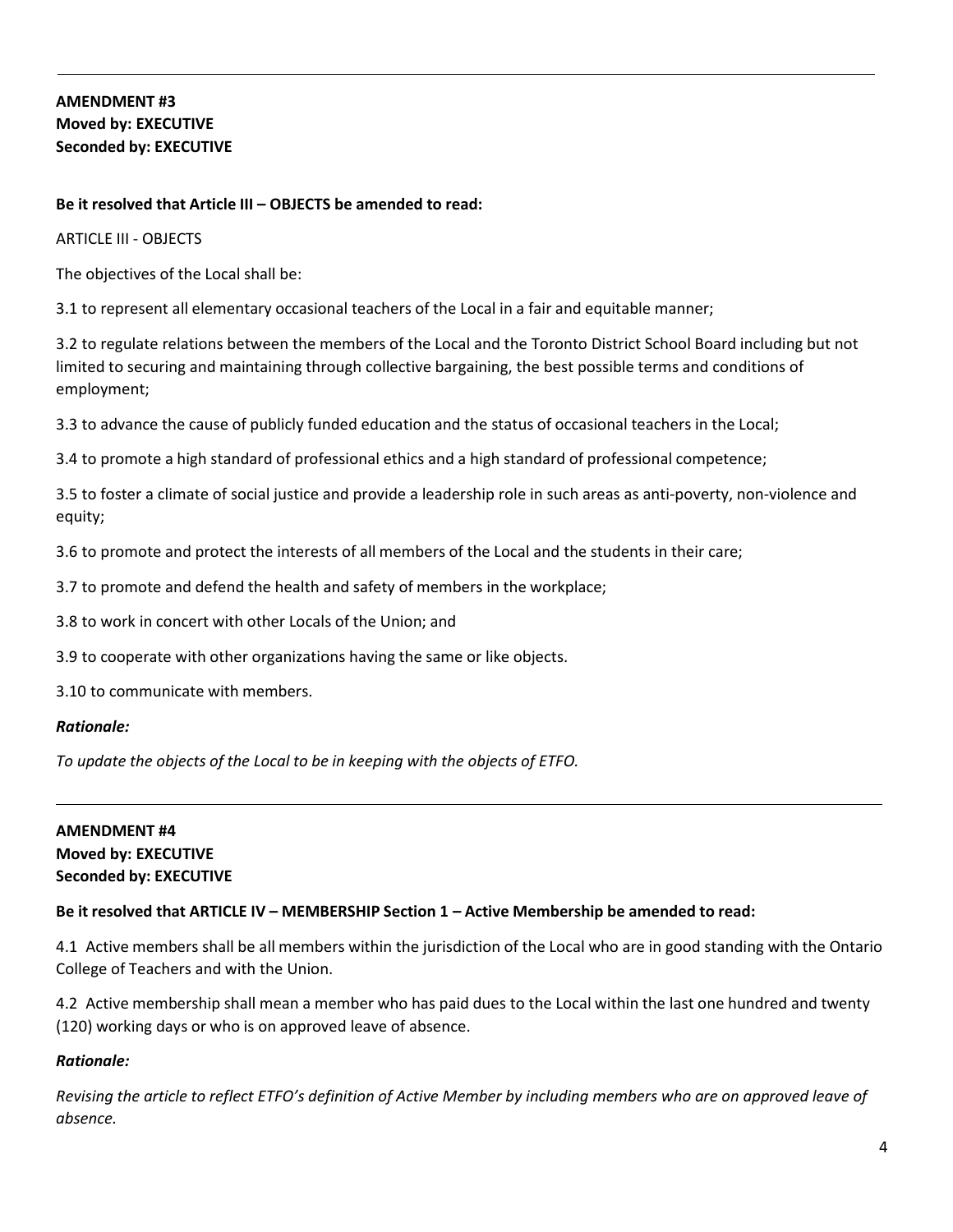# **AMENDMENT #5 Moved by: EXECUTIVE Seconded by: EXECUTIVE**

### **Be it resolved that Article V – RIGHTS AND PRIVILEDGES OF MEMBERSHIP be amended to read: ARTICLE V – RIGHTS AND RESPONSIBILITIES OF MEMBERSHIP**

# **Section 1 – Rights and Responsibilities of Membership**

and by the amending of 5.1.2 c) to read:

c) to participate in all votes related to collective bargaining, including ratification of the collective agreement, as set out in the Ontario Labour Relations Act;

and by the addition of a new subsection 5.1.3 The responsibilities of a member shall be: to read:

## 5.1.3 The responsibilities of a member shall be:

- a) to recognize the Local as the official voice of all the members of the Local;
- b) to adhere to the Constitution and Bylaws of the Local;
- c) to honour the terms of the Collective Agreement;
- d) to refrain from undertaking or supporting actions which undermine established bargaining procedures;

e) to strive to achieve and maintain a high degree of professionalism and to uphold the honour, dignity, and ethical standards of the teaching profession;

f) to follow the Code of Professional Conduct – Article VI of the Federation Constitution or be subject to disciplinary action under Article VII – Disciplinary Procedures of the Federation Constitution.

## *Rationale:*

*To update the article to recognize that bargaining votes are carried out in accordance with the Ontario Labour Relations Act, and to provide a description of responsibilities that members have in addition to their rights.*

## **AMENDMENT #6 Moved by: LISA DE SANTIS Seconded by: KEN NAKAMURA**

## BIRT ARTICLE VI - LOCAL ORGANIZATION Section 1 - Local Executive 6.1.1 and 6.1.2 be amended to read:

6.1.1 The local executive shall consist of twelve (12) members and shall include:

| President                                                                                           |
|-----------------------------------------------------------------------------------------------------|
| First vice-president                                                                                |
| Second vice-president                                                                               |
| Third vice-president                                                                                |
| Treasurer                                                                                           |
| Secretary                                                                                           |
| Six (6) additional executive members, four (4) positions open to women only, two (2) open positions |
|                                                                                                     |

A non-voting member from each of the other ETFO locals whose members are employed by the Toronto District School Board

6.1.2 In accordance with Article XI 11.2.2 of the Union constitution, at least three (3) of the five (5) released officers shall be women.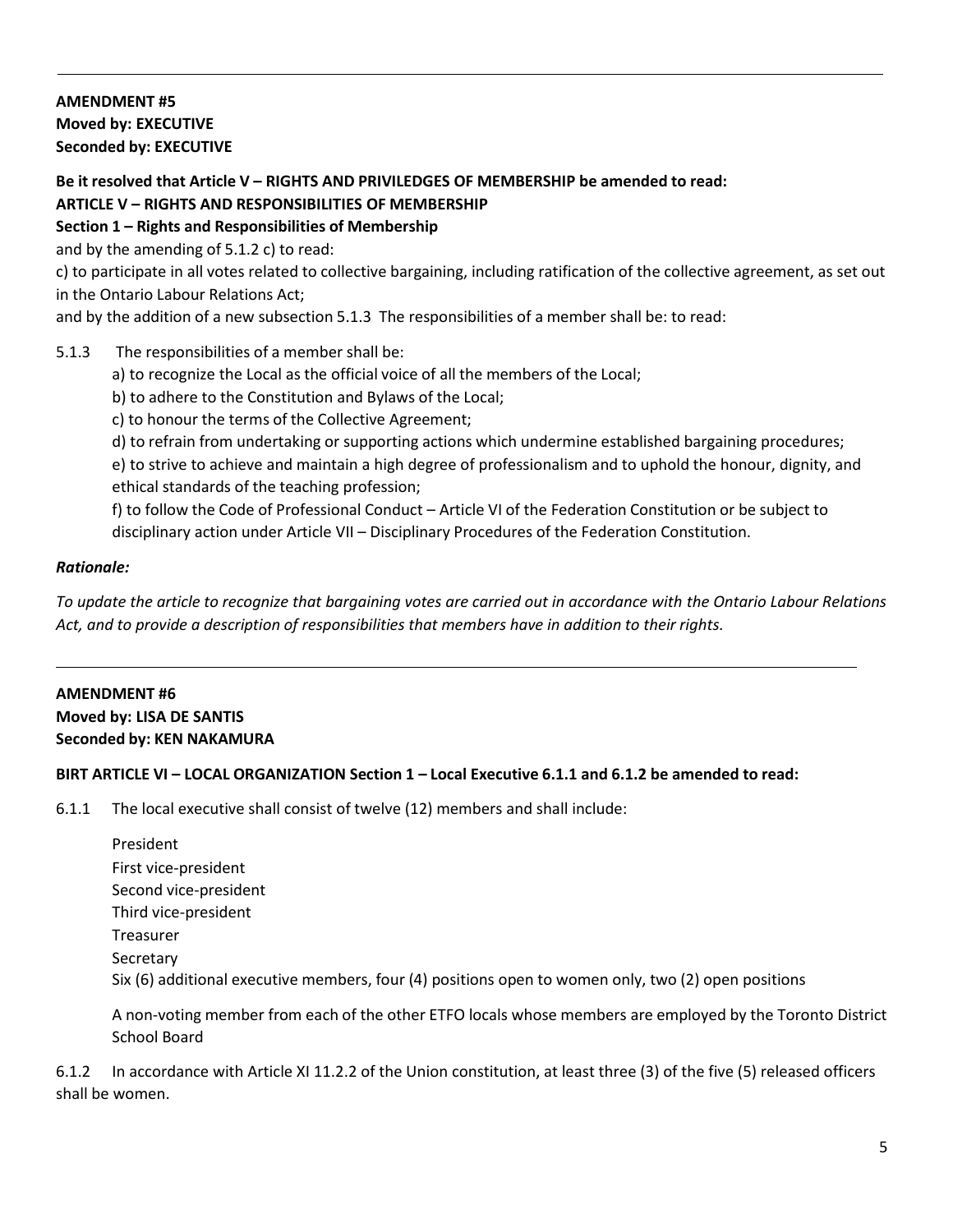## *Rationale:*

*It is beneficial that the Local restore the 3rd VP position as it stood originally. The 3rd Vice President plays a vital role in assisting members. The ETFO TOTL membership is made up of eighty percent women. It is imperative that we promote* leadership among our female members to better service our needs. Our leaders should be reflective of the membership.

## **AMENDMENT #7**

## **Moved by: EXECUTIVE Seconded by: EXECUTIVE**

## **BIRT ARTICLE VI – LOCAL ORGANIZATION Section 1 Local Executive 6.1.1 and 6.1.2 be amended to read:**

Section 1 – Local Executive

6.1.1 The local executive shall consist of twelve (12) members and shall include:

- a) President
- b) First vice-president
- c) Vice-president Open
- d) Vice-president Women Only
- e) Treasurer
- e) Secretary

f) Six (6) additional executive members; 3 (three) open positions and 3 (three) positions open to women only.

6.1.2 A member appointed by ETFO Locals whose members are employed by the Toronto District School Board shall be a non-voting member of the Executive.

## *Rationale:*

*ETFO's Constitution requires positions for women in Article 11.2.2 The local Constitution shall ensure leadership positions* for women on the executive. The Local has continued to grow in membership and the Local has far fewer released *officers to manage the workload than other Local's of comparable size. The local's income and FTE have risen substantially over the past school years due to the significant increase in OT work being done by the membership. 2012-* 13 FTE= 1443, 2015-16 FTE= 1807, 2020-21 FET= 2470 This is an increase of 71% since 12-13 and 37% since 15-16.

# **AMENDMENT #8 Moved by: EXECUTIVE Seconded by: EXECUTIVE**

# **Be it resolved that Article VI LOCAL ORGANIZATION Section 1 – Local Executive subsections 6.1.3, 6.1.4 and 6.1.5 be amended to read:**

6.1.3 The term of office for the Executive shall be **two (2)** years. The Executive will take office on **July 1**.

6.1.4 Each Released Executive position is limited **to 2 (two) consecutive** terms.

6.1.5 All members of the Executive must maintain active membership status in the Local to maintain a position on the Local Executive.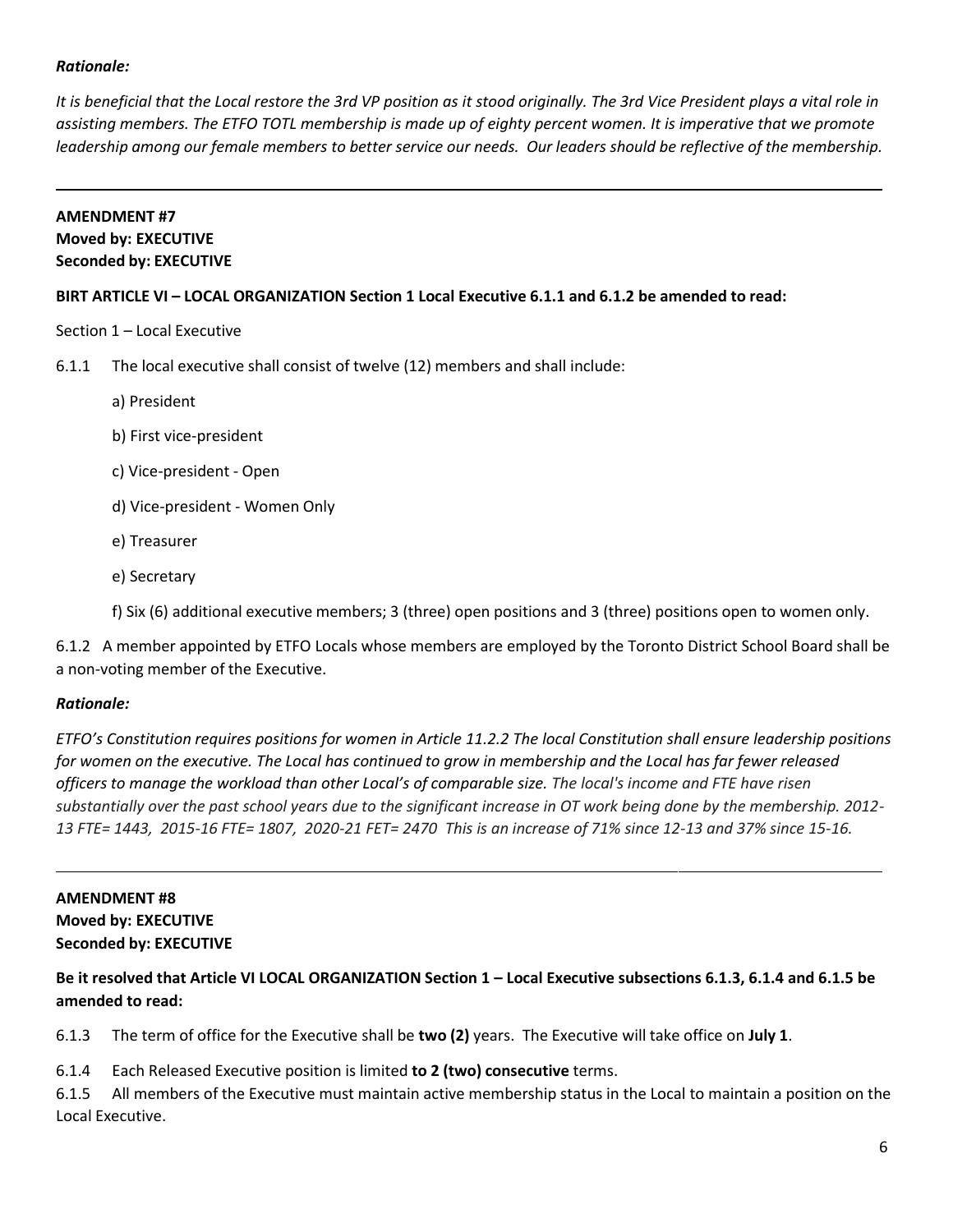## **And that ARTICLE IX – EXECUTIVE ELECTIONS Section 1 – Eligibility be amended by the deletion of 9.1.3:**

9.1.3 Term limits for all released executive officer positions (president, first vice-president, second vice-president and treasurer) be limited to 4 consecutive years in all released positions. This motion is applied retroactively. Thus, any local released executive officer who has held a released position for 4 or more consecutive years as of the 2022-2023 local elections will not be eligible to run in the 2022-2023 local executive elections or any subsequent by-elections for the 2022-2023 school year.

## *Rationale:*

*This amendment is to combine two concepts that can contribute to a healthy Executive. A two-year term lets Executive* members gain experience and focus on their contributions to the Local and provides the Local additional time at *alternate Annual Meetings to complete other business of the Local. The 2 consecutive term limit provides for changeover of the Executive, thereby ensuring the steady stream of new persons who reflect the Membership and bring fresh and innovative ideas. This will assure continuous growth of the Local.*

## **AMENDMENT #9 Moved by: ROB FULFORD Seconded by: FLETCHER JEROME**

## **BIRT ARTICLE VI – LOCAL ORGANIZATION Section 1- Local Executive 6.1.3 be amended to read:**

6.1.3 Effective for the 2023 Executive Election, the term of office of the executive shall be two (2) years. The term will commence on July 1 of the year of the election and end on June 30 two years following the year of election.

#### *Rationale:*

*This allows for a two-year term of office to reduce the costs and time commitment of annual elections and reduce the need for constant campaigning by executive members. This brings the Toronto OT Local executive term of office in line with almost every other ETFO local. This also brings the term of office in line with the local and ETFO provincial fiscal year. This allows new executive members adequate time to learn the requirements of a position and provide better overall service to members.*

## **AMENDMENT #10 Moved by: LISA DE SANTIS Seconded by: KEN NAKAMURA**

## **BIRT ARTICLE 6.1.3 be amended with the addition of a new subsection 6.1.3.1 to read:**

6.1.3.1 Notwithstanding Article 6.1.3, no member shall be eligible to hold any released position on the Local Executive after having served a total of five (5) one-year terms at a position for which full time release has been provided/lifetime. This is inclusive of history, going back from the year 2021/2022.

## **And that ARTICLE IX – EXECUTIVE ELECTIONS Section 1 – Eligibility be amended by the deletion of 9.1.3:**

## *Rationale:*

*The Local needs to become stronger in the areas of better advocating, better serving and supporting its members. This* can only be achieved by limiting terms. We need to attract leaders with new ideas, who are visionaries, innovative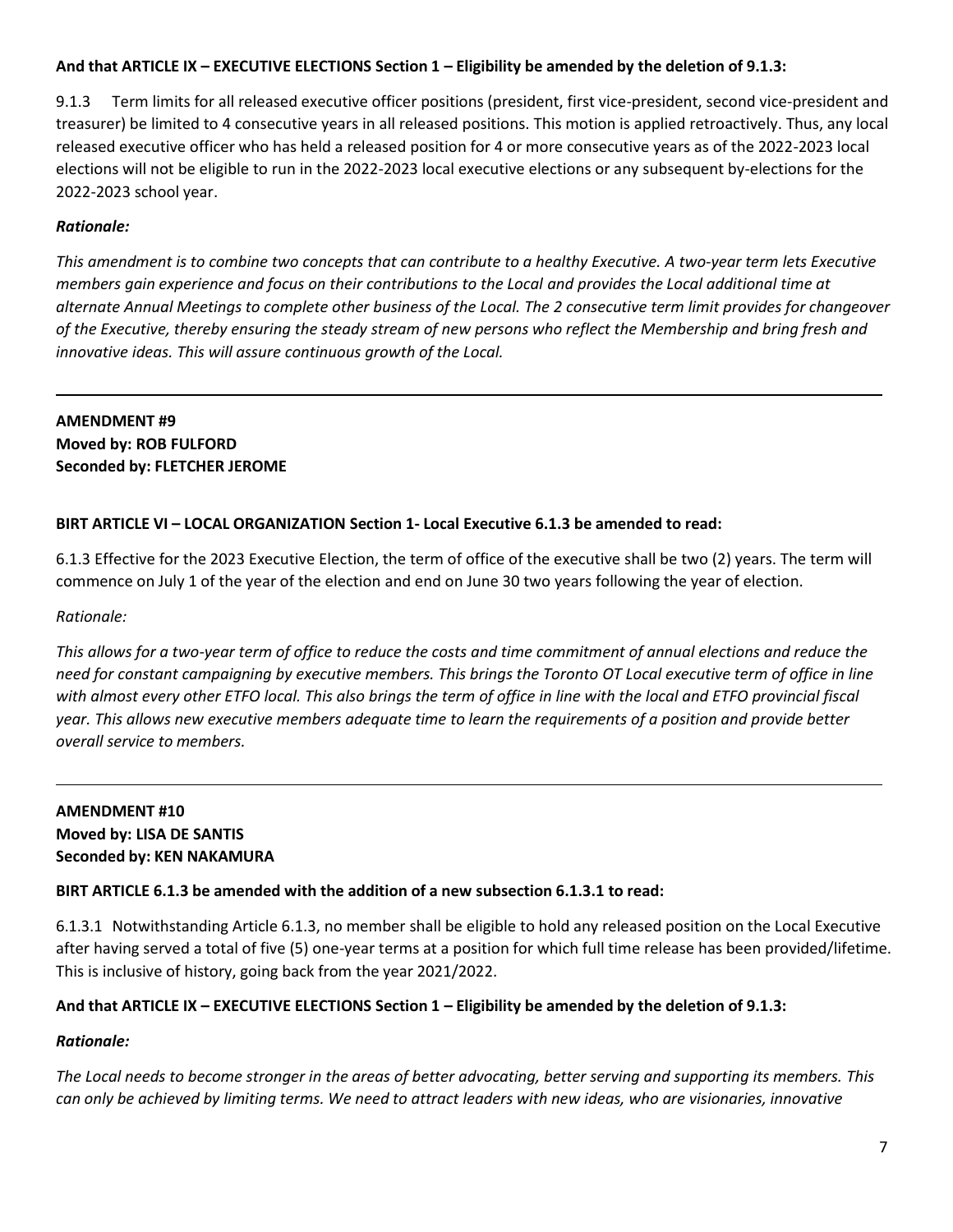*thinkers, compassionate, selfless and dedicated to serving members. This helps prevent a disconnect between the Local* released officers who have been sitting in the office far too long and the real issues that OTs face on a daily basis.

## **AMENDMENT #11 Moved by: EXECUTIVE Seconded by: EXECUTIVE**

## **Be it resolved that ARTICLE VI – LOCAL ORGANIZATION Section 1 – Local Executive current articles 6.1.4 and 6.1.4.1 be deleted.**

**And that Article VII Section 1 Duties of the Executive 7.1.1 i) be amended to read:**

7.1.1 The Executive shall:

(i) appoint when necessary, a successor to complete any unexpired term of an elected or appointed Local representative in accordance with Bylaw IV;

## **And that ARTICLE IX - EXECUTIVE ELECTIONS Section 5 – By-Elections be deleted.**

**And that BYLAWS be amended by the addition of a new BYLAW IV - VACANCIES ON THE EXECUTIVE**

**to read:**

BYLAW IV - VACANCIES ON THE EXECUTIVE

4.1.1 A vacancy from an unexpired term of office on the Executive shall be filled in accordance with 7.1.1 (I) in the following manner:

4.1.2 A vacancy at the position of President shall be filled by the First Vice President.

4.1.3 A vacancy at the position of First Vice President shall be filled by one of the Vice Presidents as appointed by the Executive.

4.1.4 A vacancy at the position of Vice President shall be filled by one of the Executive Members as elected / appointed by the Executive.

4.1.5 A vacancy at the position of Secretary or Treasurer shall be filled in the following manner:

a) Nomination forms will be distributed to members by Constant Contact and on the Local website within fifteen (15) days of a vacancy occurring.

b) Completed nomination forms must be emailed to the Elections Officer. Candidates may also include a 81/2 x 11 pdf profile.

c) Each candidate will be contacted by the Elections Officer to verify that their nomination form has been received.

d) Nomination forms must be received by the Local not later than two (2) days prior to the Local Executive Meeting at which the election will take place.

e) The Executive shall elect a candidate by secret ballot from among the nominations received.

4.1.6 A vacancy at the position of Executive Member shall be filled by a By-Election at a General Meeting in the following manner:

a) If an Executive vacancy exists, the position is to be advertised to the membership at least 21 days prior to the next general meeting where the election will take place.

b) The same eligibility criteria apply to candidates as for the annual executive elections.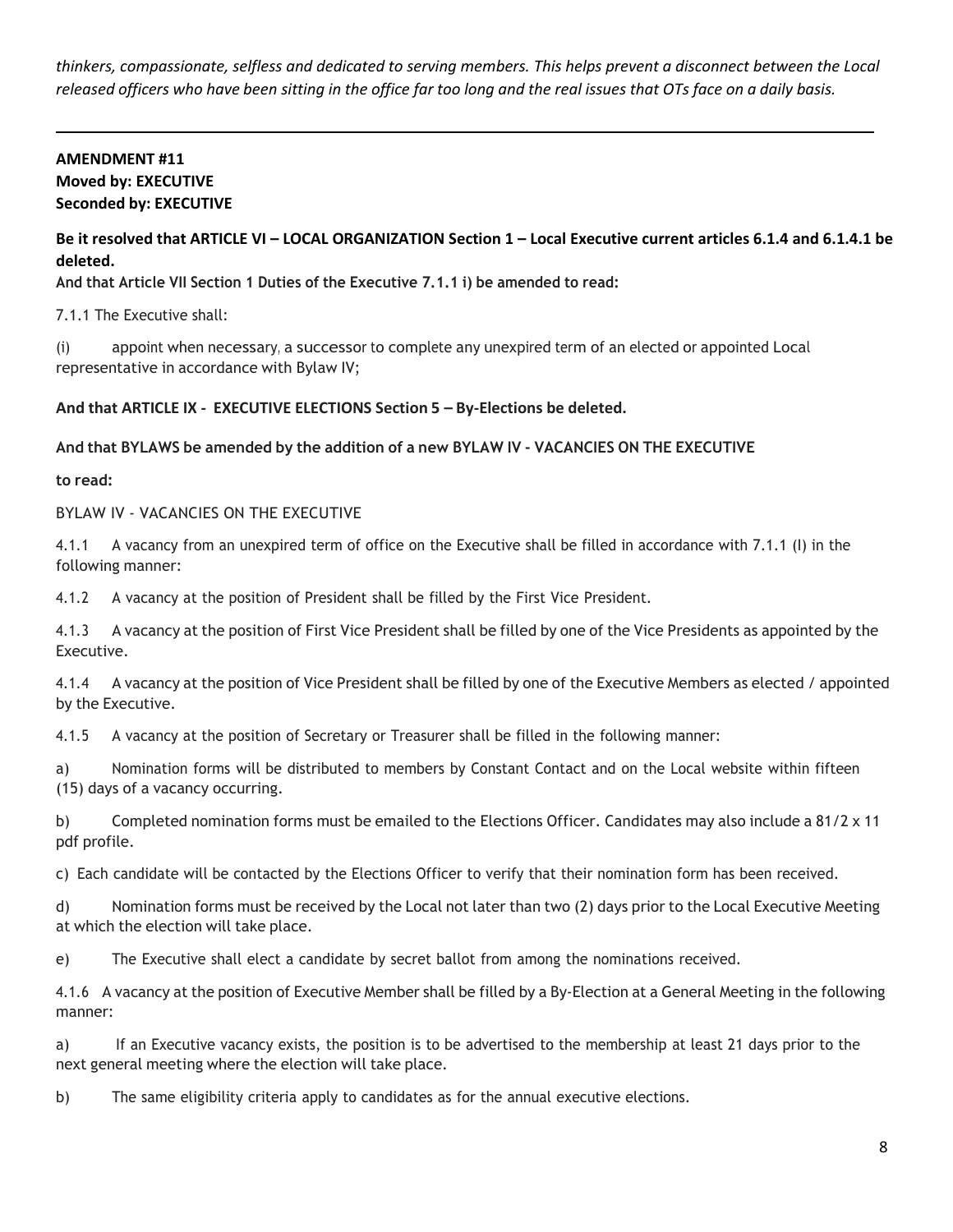c) Members in good standing who are interested in running in the by-election must submit a nomination form by email to the Elections Officer no later than 15 days prior to the General Meeting.

d) Candidates will be emailed the Campaign Guidelines for By-Election Candidates within 3 school days of the Election Officer receiving their nomination.

e) Candidates may submit a PDF profile 8½ x 11 inches to the Elections Officer no later than 10 days prior to the General Meeting where the election is to occur.

f) Profiles that comply with the Campaign Guidelines will be posted by the Election Officer on the Local's website no later than 7 days prior to the General Meeting.

g) Each candidate may address the membership at the General Meeting for up to 2 (two) minutes.

h) Voting will be conducted at the General Meeting by members who are present and voting.

i) Plurality will determine the winning candidate.

4.2.1 Temporary Vacancies on the Executive resulting from a temporary approved leave of absence will be filled in the following manner.

4.2.2 A vacancy at the position of President shall be filled by the First Vice President.

4.2.3 A vacancy at the position of First Vice President shall be filled by one of the Vice Presidents as appointed by the Executive.

4.2.4 A vacancy at the position of Vice President(s), Secretary or Treasurer shall be filled by one of the Executive Members as elected / appointed by the Executive.

4.2.5 A vacancy at the position of Executive member shall be left unfilled if the temporary vacancy is less than 3 months. If the temporary vacancy is greater than 3 months, the vacancy will be filled in the following manner:

a) The Executive Member candidate with the next highest vote count from the Annual Meeting elections will be appointed by the Executive to fill the temporary vacancy.

b) If the candidate declines filling the vacancy, then the membership at large will be notified within 15 days of the vacancy occurring that nominations are being sought to fill a temporary vacancy.

c) Nomination forms must be submitted to the Elections Officer at least two days prior to the Executive Meeting where the election will take place. Candidates may also include a 81/2 x 11 pdf profile.

d) Each candidate will be contacted by the Elections Officer to verify that their nomination form has been received.

e) The Executive shall elect a candidate by secret ballot from among the nominations received using plurality.

## *Rationale:*

*ETFO's Constitution "11.2.6 Each local Constitution shall outline the procedures to be followed to fill a vacancy on the executive." Currently the Local's vacancy procedures are in Sections 6.1.4, 7.1.1 i), Article IX Section 5 and the vast majority in the Policy and Procedures Manual. Some vacancies were not addressed anywhere. This amendment collects all the vacancy language together in one place and provides detailed guidance and direction.*

# **AMENDMENT #12 Moved by: EXECUTIVE Seconded by: EXECUTIVE**

**Be it resolved that Article VI LOCAL ORGANIZATION Section 1 – Local Executive be amended by a new subsection 6.1.6 to read:**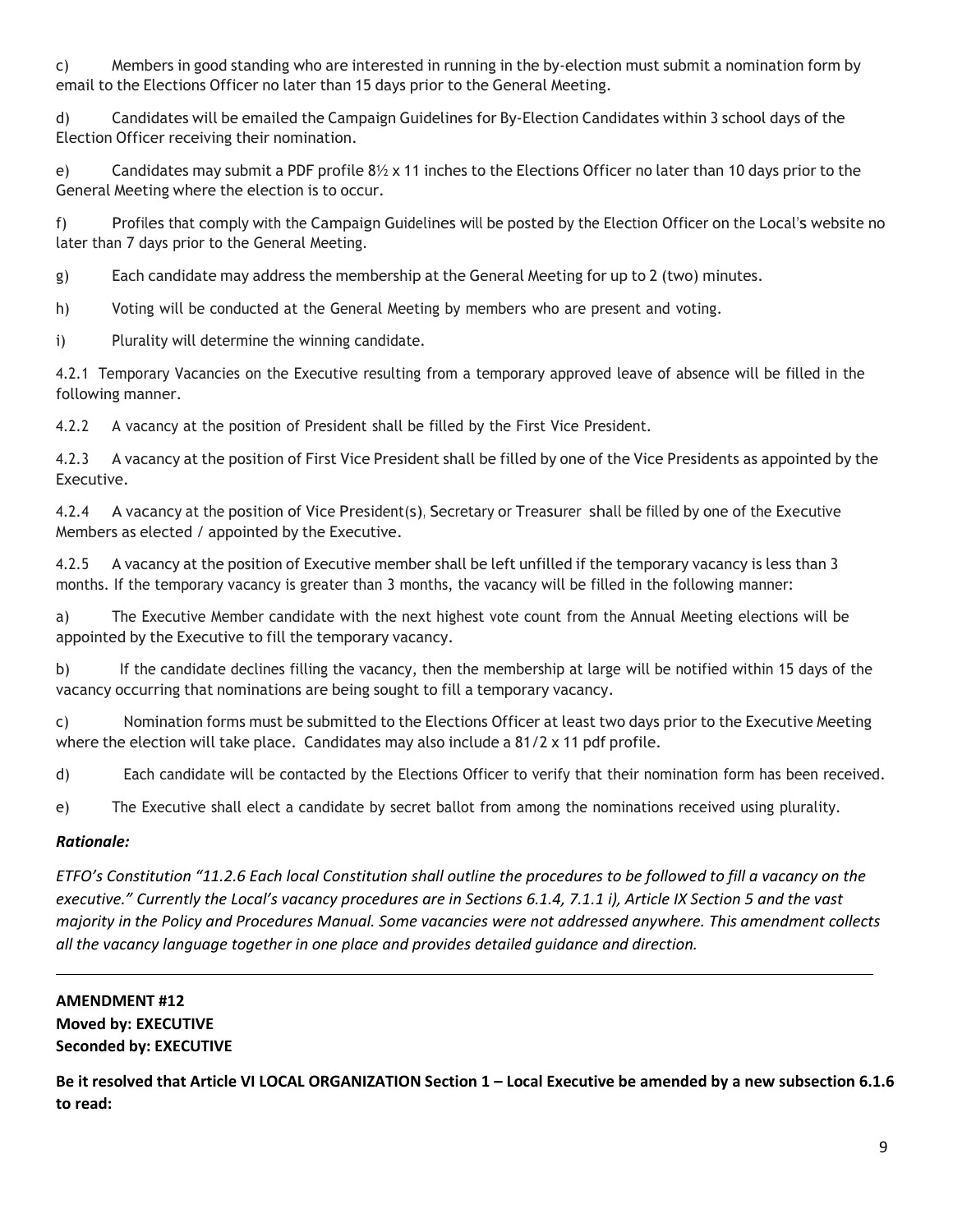- 6.1.6 The Executive shall have the following Committees:
	- a) Collective Bargaining Committee (CBC);
	- b) Executive Committee.

## **And that Article VI LOCAL ORGANIZATION Section 2 – Standing Committees 6.2.1 be amended to read:**

## **Section 2 – Standing Committees**

6.2.1 There shall be the following Standing Committees:

- a) Budget Committee
- b) Constitution Committee
- c) Elections Committee
- d) Equity and Social Justice Committee
- e) New Members Committee
- f) Political Action Committee
- g) Professional Development Committee
- h) Racialized Members Committee
- i) Social Committee
- j) Status of Women Committee

## **Rationale:**

*The Executive Committee, made up of the Released Officers, can meet regularly and complete the duties previously assigned to the Communication Oversight Committee in a quicker and more efficient manner. CBC as defined in this Constitution is a committee made from the Executive. Combining the Constitution Committee and the Policy and Procedures Committee allows for all references to be up to date without duplication. The Racialized Members and Political Action Committees have been ad hoc and deserve to become Standing Committees.*

## **AMENDMENT #13 Moved by: ADIL AHMAD Seconded by: CHRISTINA MEYNELL**

**BIRT Article VI Local Committees, Section 2 - Committees 6.2.1 be amended by the addition of a new standing committee to read:**

New Members

## *Rationale:*

*The purpose of this Committee will be to help new members develop an awareness of their local, services available and guidance on matters related to their professional practice. The Committee will aim to directly support members through the challenges they encounter in their daily professional lives and build a culture of collegiality. The Committee will provide a reliable space for members to express their needs, discuss any challenges they may be facing in their work environments, and gain access to guidance and support designed to meet their needs and empower them to thrive as professionals.*

**AMENDMENT #14 Moved by: EXECUTIVE Seconded by: EXECUTIVE**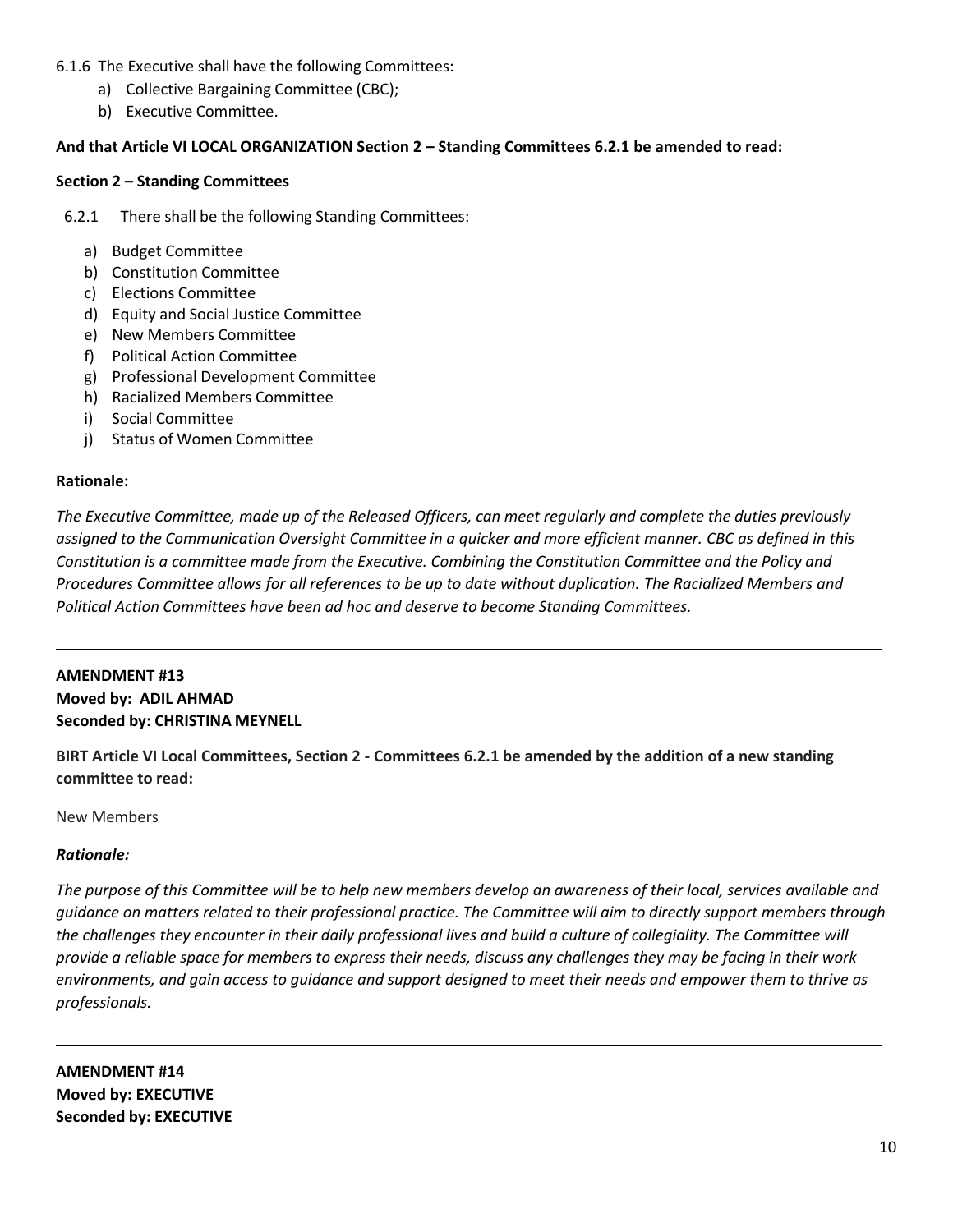## **Be it resolved that ARTICLE VII – ORGANIZATIONAL DUTIES be amended by the addition of:**

## ARTICLE VII - ORGANIZATIONAL DUTIES

The Local, its officers and committees, shall carry out their duties and responsibilities in accordance with both Local and Union Constitution, Bylaws, policies, procedures and resolutions passed at the Annual Meeting.

#### And that

#### **Section 1 – Duties of the Executive be amended with the deletion of:**

The duties of the Executive shall be to administer the affairs of the Local between the Local Annual Meetings in accordance with the Constitution, Bylaws, and Policies and Procedures Manual of the Local. The Policy and Procedures manual may be amended at any time by motion of the Executive by simple majority.

#### **And that Section 1 - Duties of the Executive subsections be amended to read as follows:**

(c) hold at least three (3) General Meetings, including a Local Annual Meeting and at least ten (10) regular Executive meetings;

(i) appoint, when necessary, a successor to complete any unexpired term of an elected or appointed Local representative according to Bylaw IV;

- l) hire a bookkeeper to an annual contract;
- m) attend meetings regularly;
- n) appoint representatives, as required, to act in the interest of the Local;
- o) have the final authority to determine the specific duties of the officers of the Local;
- p) once voted on, shall uphold decisions and positions of the majority of the Executive, regardless of personal stance;
- q) approve procedures of the Local by majority vote;
- r) assign a member of the Executive to each Standing and Ad Hoc Committee to serve as an Executive Liaison.

## *Rationale:*

*Updating duties of Executive.*

## **AMENDMENT #15 Moved by: EXECUTIVE Seconded by: EXECUTIVE**

Be it resolved that ARTICLE VII - ORGANIZATIONAL DUTIES Section 2 - Duties of Officers 7, 2, 1 be amended by the **addition of new subsections n), o), p) and q) to read:**

7.2.1 The President shall:

n) to act as Local Occasional Teacher representative on the Local Non-Occasional Teacher Executive;

o) to attend any negotiations sessions with the Board;

p) Counsel or designate a released officer to represent members through grievance/arbitration in accordance with the Labour Relations Act and the local collective agreement;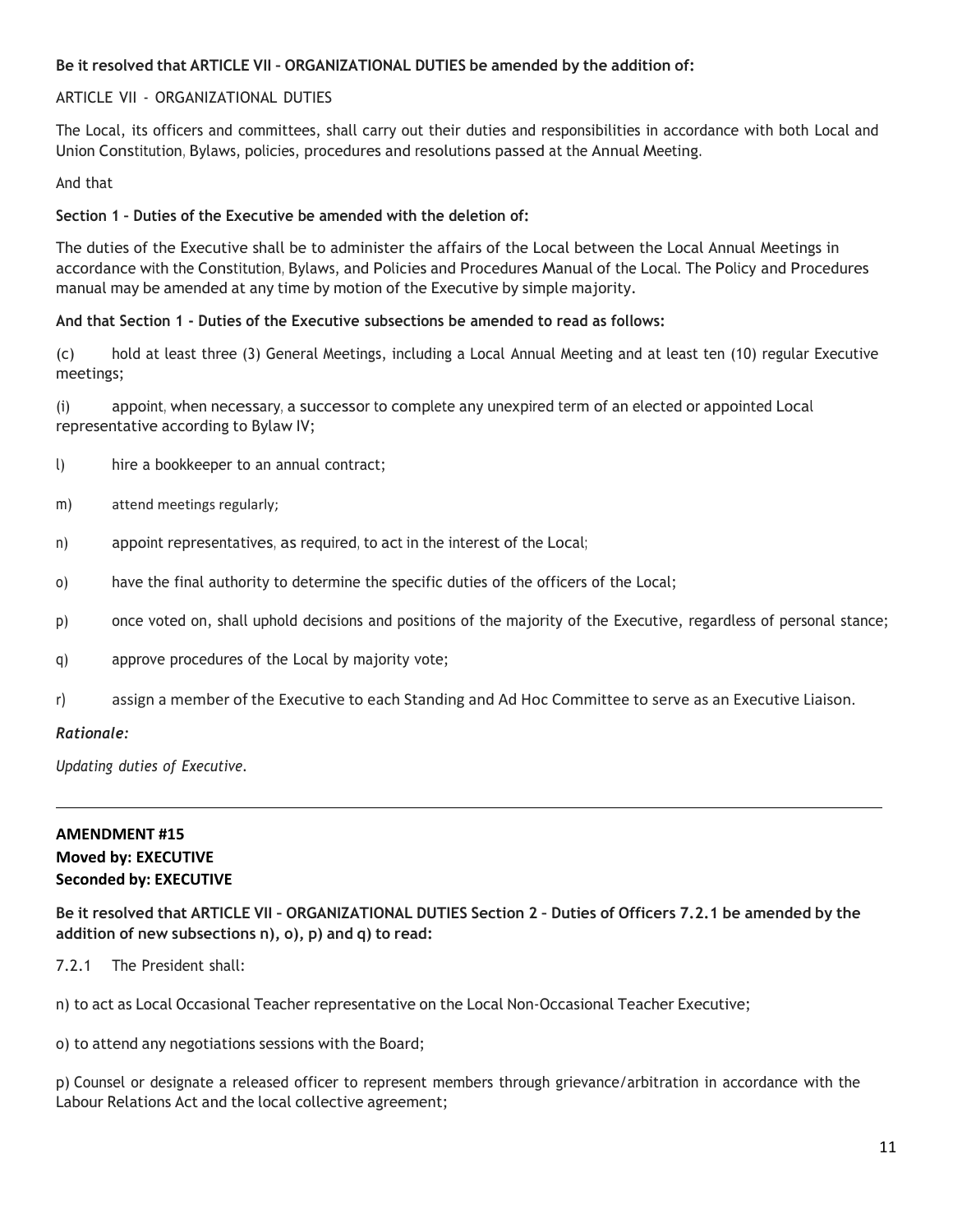q) shall attend meetings of the Executive Committee.

## *Rationale:*

*Updating duties of President to include Grievance Officer duties.*

## **AMENDMENT #16 Moved by: EXECUTIVE Seconded by: EXECUTIVE**

## Be it resolved that Article VII Section 3 – Duties of the Vice-Presidents, 7.3.1 be amended to read:

7.3.1 The duties of the vice-presidents shall be determined by the executive:

## **And that 7.3.1 d) be amended to read:**

(d) The vice-presidents shall have responsibility for distribution and posting of communications approved by the Executive Committee, to the membership including the Local's website and social media;

## **And that 7.3.1 be amended by the addition of new subsections j), k) and l) to read:**

j) All Vice Presidents shall attend meetings of the Executive Committee;

k) The 1<sup>st</sup> Vice President shall serve as a signing officer;

l) The Executive shall assign one (1) Vice President responsibility for advertising for members at large to express interest in joining Local Committees, to receive emails of interest, to provide member contact information to the Executive Liaison for the Committee and to maintain the List of Committee Membership.

## *Rationale:*

*Updating duties of Vice Presidents from procedures in the Policy and Procedure Manual and responsibilities for communication to members.*

## **AMENDMENT #17 Moved by: EXECUTIVE Seconded by: EXECUTIVE**

Be it resolved that 7.3.2 The Treasurer shall: shall be renumbered Article VII Section 4 Duties of the Treasurer 7.4.1 **The Treasurer shall:**

## **And that the following 7.3.2 subsections be amended to read:**

7.4.1

g) forward the annual audited financial statement of the Local to the Union by September 30;

i) to ensure prompt and accurate payment of expenses and deposit of receipts;

k) supervise the work of the bookkeeper, if applicable, assisted by the President; to reconcile bank statements, credit card statements, bank accounts, receipt of dues, and levy fees;

l) strike a draft budget in co-operation with the Budget Committee for approval by the Executive;

m) to present for membership approval the proposed budget at the Local Annual Meeting and the finalized budget at the Local Fall General Meeting along with the fiscal year end financials;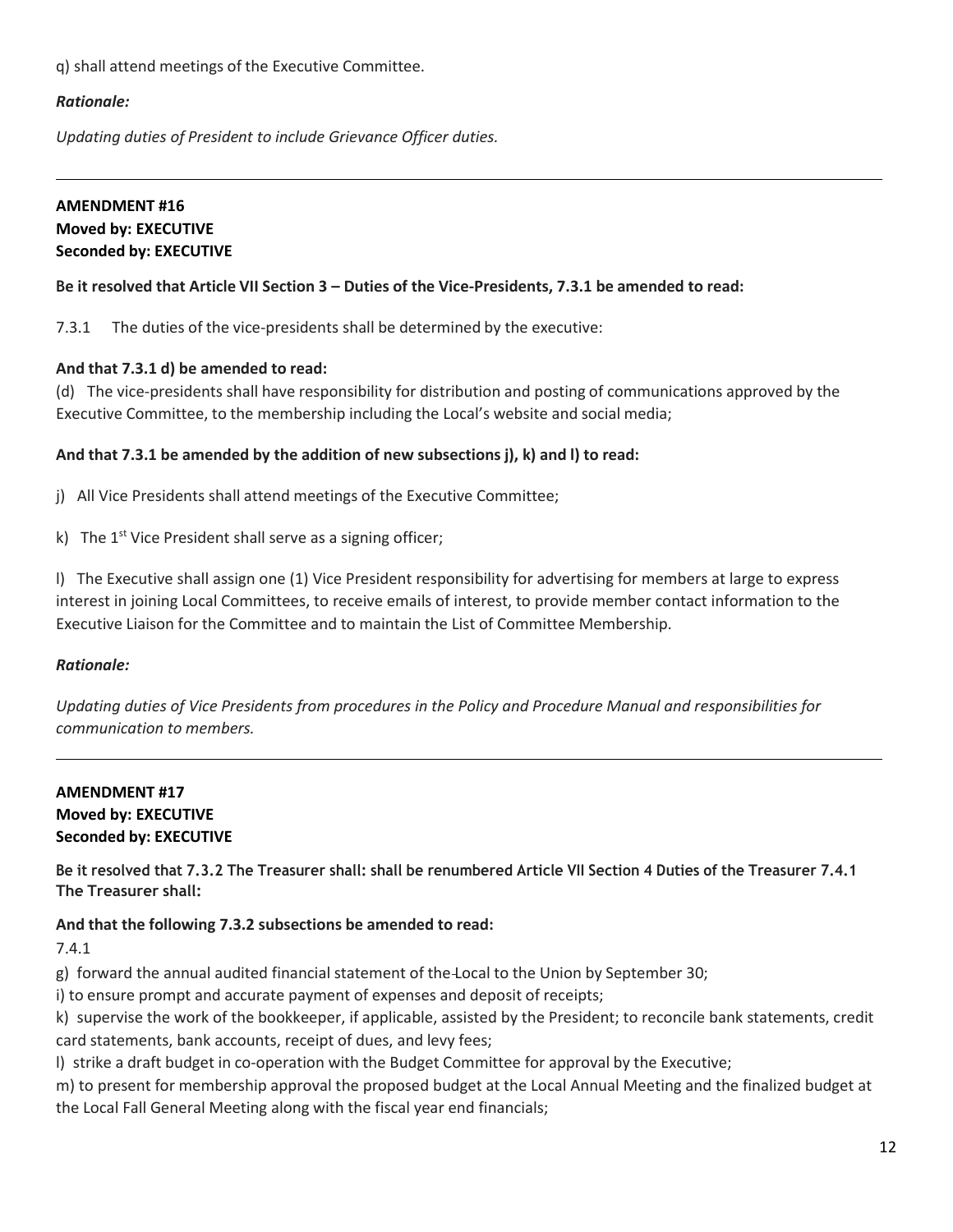- n) to attend the Federation Annual Meeting;
- o) provide financial training for Committee Chairs;
- p) to assume other financial duties as determined by the Executive.

#### *Rationale:*

To move the Duties of the Treasure to its own Section and to update these duties from procedures in the Policy and *Procedures Manual.*

## **AMENDMENT #18**

**Moved by: SCOTT MAUDSLEY Seconded by: JEREMY BASS**

## **BIRT ARTICLE 7 The Treasurer Shall: Section 3.2 (c) be amended to read:**

c) Make a financial report to each Executive and General Meeting of the Local including a report on the previous year's year end financials at the first Local General Meeting of the year (typically held in October or November) and shall report on any expense carried over from the previous fiscal year and shall seek the membership's approval to over-expend any budget line where there is a carry-over in that budget line that exceeds 50% of the budget for that line or where there is a carryover in that budget line of \$25,000 or more.

#### *Rationale:*

*A Treasurer Report must be made at the Local's Fall Meeting in order to inform members whether the Local met its budget projections, of the final income and expenses from the previous year, and hence of the Local's current financial position. That the Local has not done so in recent years, despite established past practice and despite the policy that demands that year-end financials be provided in the Fall GM membership package, is inconceivable. Members must also* be informed of the status of budget lines that are already significantly spent due to carry-overs from the previous year.

## **AMENDMENT #19 Moved by: EXECUTIVE Seconded by: EXECUTIVE**

**Be it resolved that ARTICLE VII ORGANIZATIONAL DUTIES Section 7.3.3 The Secretary shall: shall be renumbered Article VII Section 5 – Duties of the Secretary 7.5.1 The Secretary shall:**

**And that Section 7.5.1 subsections c) and d) be amended to read as follows:**

c) prepare and circulate draft minutes of Executive Meetings at lease 3 (three) days prior to the next Executive Meeting.

d) prepare draft minutes of General Meetings and the Annual Meeting for circulation to the membership at least a week prior to the next meeting.

#### **And that Section 7.5.1 be amended with the addition of new subsections to read:**

- e) Update procedural motions passed after each Executive Meeting in the Reference Book Procedures section.
- f) shall be responsible for providing the final edit approved minutes for posting on the Local's website.
- g) represent the Local as a delegate to the ETFO Annual Meeting in August.
- h) to assume other secretarial duties as determined by the Executive.

*Rationale: Moving Duties of the Secretary to its own Section and updating duties.*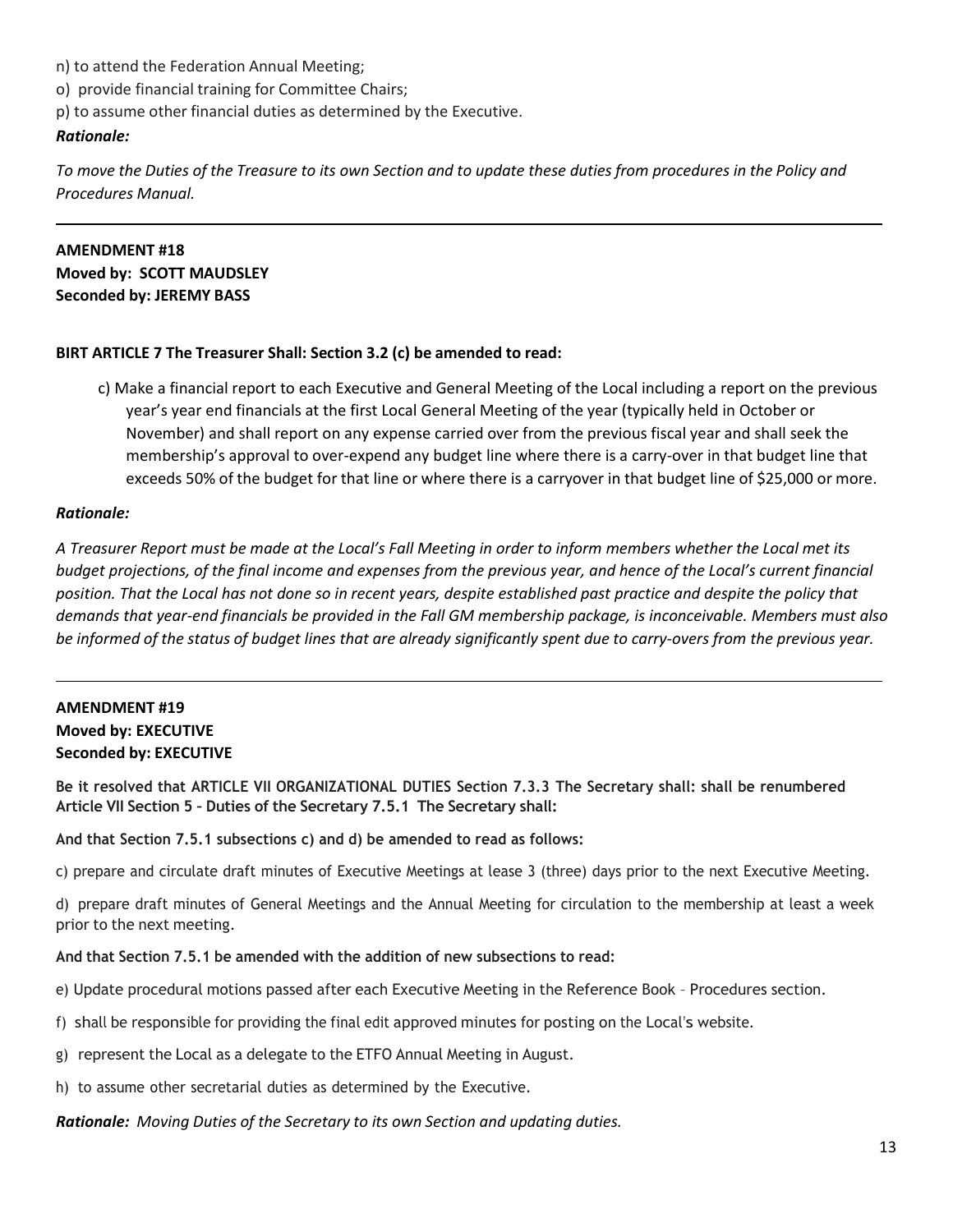# **AMENDMENT #20 Moved by: EXECUTIVE Seconded by: EXECUTIVE**

## **BIRT Section 3 – Duties of the Executive Members be renumbered Section 6 – Duties of Executive Members and be amended with the addition of a new subsection c) to read:**

7.6.1 The Executive Members shall:

c) serve on at least one committee as Executive Liaison, Chair or member.

## *Rationale:*

*Moving Duties of Executive Members to its own Section and updating duties from Policy and Procedure Manual.*

## **AMENDMENT #21 Moved by: EXECUTIVE Seconded by: EXECUTIVE**

## **BIRT ARTICLE VII ORGANIZATIONAL DUTIES be amended by the addition of a new section, Section 7 – Duties of the Chief Negotiator to read:**

Section 7 – Duties of the Chief Negotiator:

- 7.7.1 The Chief Negotiator shall:
- a) act as Grievance Officer when designated by the President;
- b) chair or designate the chair of Collective Bargaining Committee Meetings;
- c) act as liaison with the Union Staff Officer and the Local Executive;
- d) report to General Meetings and Executive on bargaining issues and the status of negotiations;

e) share as permitted with the Collective Bargaining Committee all communications, procedures and policies from the Union and from the Board;

- f) prepare the agenda for CBC meetings;
- g) present a draft of the proposed preliminary submission to the Local Executive for approval;
- h) work with the Union Staff Officer to ensure proposed preliminary submission has Union approval;
- i) present the preliminary submission to the membership for approval;
- j) present the approved preliminary submission to the Board;
- k) conduct negotiations based on the priorities of the Local and the Union directives;
- l) work closely with the Local President and the Union Staff Officer in all matters;
- m) assume other duties as determined by the Executive.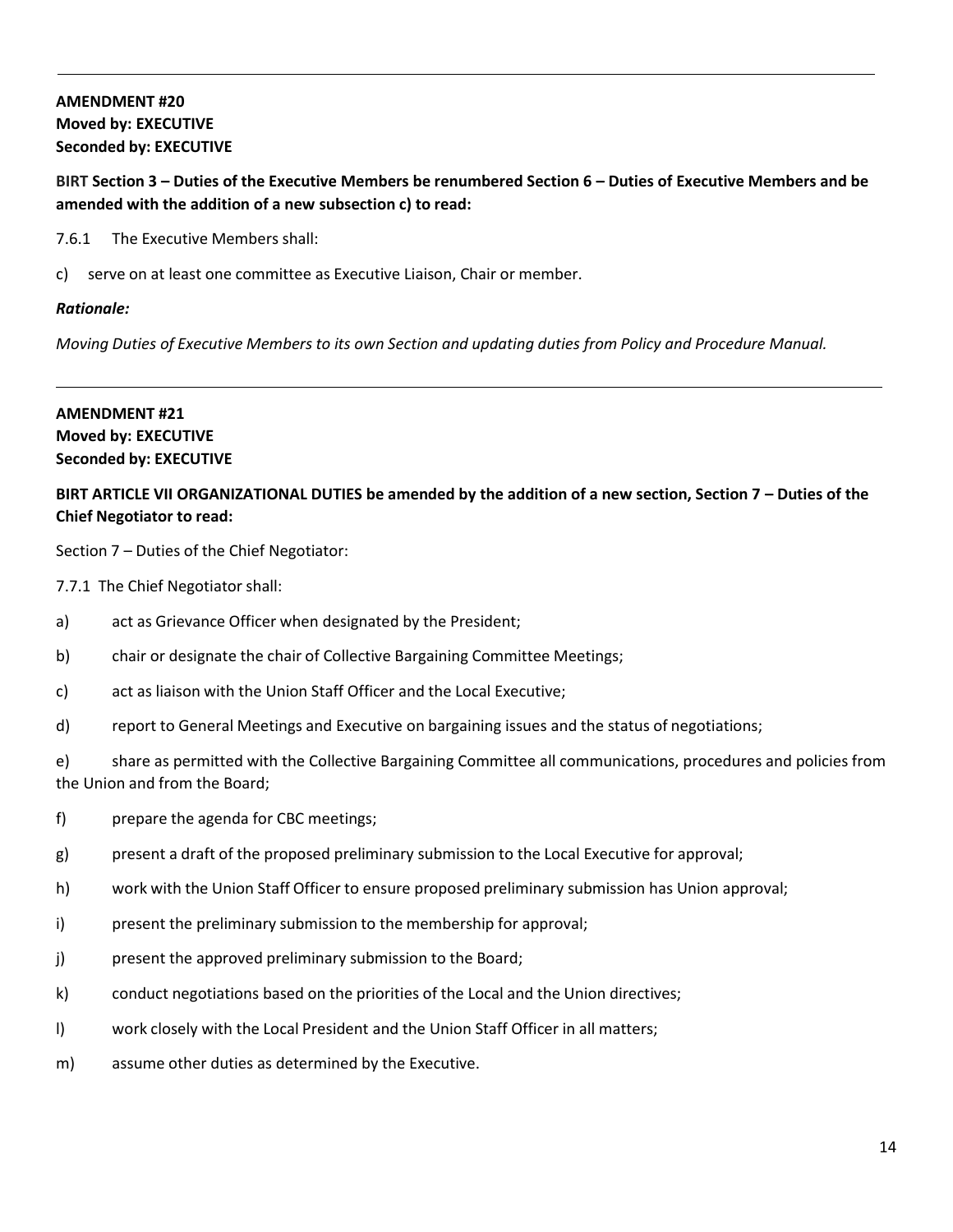## *Rationale:*

*The Duties of the Chief Negotiator are not currently in the Constitution. This creates a list of duties as commonly found in Local Constitutions.*

## **AMENDMENT #22 Moved by: EXECUTIVE Seconded by: EXECUTIVE**

# **BIRT ARTICLE VII ORGANIZATIONAL DUTIES be amended by the addition of a new section, Section 8 – Duties of Executive Liaisons to read:**

Section 8 – Duties of the Executive Liaisons:

- 7.8.1 Executive Liaisons shall:
	- a. facilitate communication between Committees of the Local and the Executive;
	- b. organize and chair the first meeting of the Committee they are assigned to as soon as possible in the fall;
	- c. conduct the election of the Committee Chair from the members of the committee at the first meeting;
	- d. Receive communications from the Committee Chair and share this information with the Executive as required;
	- e. Ensure that motions from the Committee that require Executive approval are placed on the Executive Meeting agenda and move these motions;
	- f. present the Committee's developed or updated Terms of Reference to the Executive for approval.

#### *Rationale:*

To put in the Constitution a role that has been used to assist communication between Committees and the Executive.

## **AMENDMENT #23 Moved by: EXECUTIVE Seconded by: EXECUTIVE**

## **BIRT ARTICLE VII ORGANIZATIONAL DUTIES be amended by the addition of a new section, Section 9 – Duties of Committees to read:**

Section 9 – Duties of Committees

- 7.9.1 Committees are responsible to the Local Executive to:
	- a) develop or update Terms of Reference for approval by the Executive;
	- b) elect their own Chair for the Committee and Secretary for the Committee;
	- c) plan events and activities within the budget for the Committee that meet the Terms of Reference of the Committee;
	- d) receive and act upon proposals and referralsfrom the Local Executive;
- 7.9.2 Chairs of Standing Committees and Ad Hoc Committees shall:
	- a) preparing an agenda for meetings, where appropriate;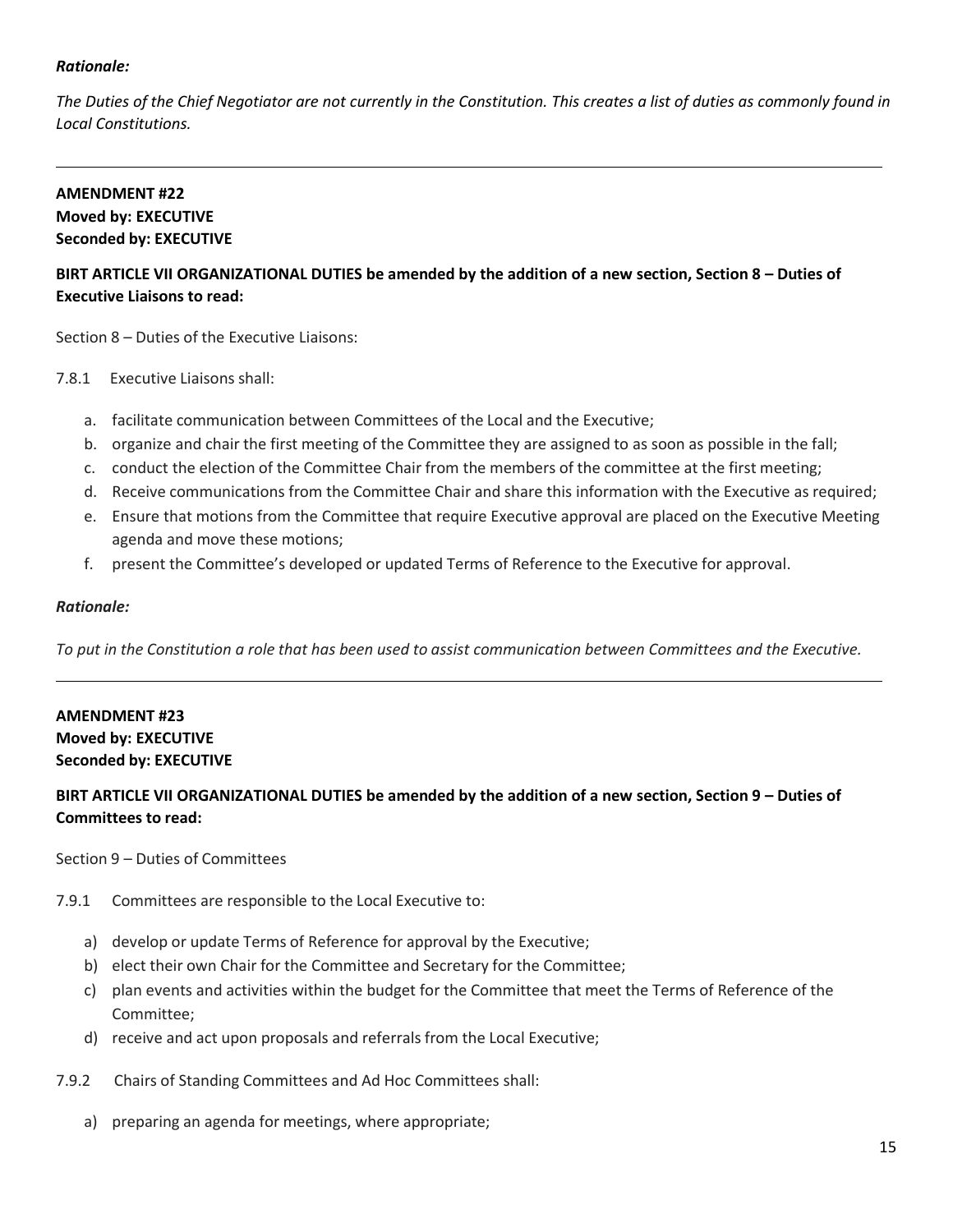- b) preside at all meetings of the committee;
- c) submitting approved minutes of all meetings through the Executive Liaison for the next Executive meeting;
- d) submit committee recommendations through the Executive Liaison for approval at the next Executive meeting;
- e) provide a written summary report for the Local Annual Meeting;
- f) track attendance and maintain all Committee members' expenses including one's own;
- g) monitor the Committee's budget to ensure that it does not exceed the Committee's budgetary allotment as approved in the Budget;
- h) submit a proposed budget amount for the following year to the Budget Committee prior to that committee's meeting to create a draft budget for the Executive;
- i) make reports upon request to the Executive and the general membership;
- j) communicate with the Executive Liaison assigned to the Committee.

## *Rationale:*

*Updating the Constitution with Duties of Committees and Committee Chairs that have previously been in the Policy and Procedures Manual.*

# **AMENDMENT #24 Moved by: EXECUTIVE Seconded by: EXECUTIVE**

## **BIRT Section 4 Duties of Committees 7.4.2 The Collective Bargaining Committee be renumbered and amended to read:**

- 7.9.3 The Collective Bargaining Committee shall:
	- a) consist of the Local President and four (4) other members of the Executive who shall be elected by the Executive at the first Executive meeting each year;
	- b) appoint a Chief Negotiator from among the members of the committee;
	- c) ensure that the Chief Negotiator shall be recognized as the official liaison with the Board;
	- d) appoint a secretary for the committee;
	- e) solicit input from the general membership for inclusion in the preliminary submission;
	- f) present the proposed preliminary submission to the Local Executive for approval;
	- g) ensure that any preliminary submission and collective agreement is approved by the Union prior to a general membership presentation and vote;
	- h) present a preliminary submission for a vote at an All Member Meeting;
	- i) coordinate a ratification meeting for the collective agreement with the Union's Staff Officer;
	- j) prepare for and conduct negotiations under the guidance of the Union Staff Officer;
	- k) collect information from and distribute information to the membership of the Local.

## **And that Section 4 – Duties of Committees be renumbered and amended by the addition of a new subsections to read:**

## 7.9.4 **The Executive Committee shall:**

a) consist of the Released Executive;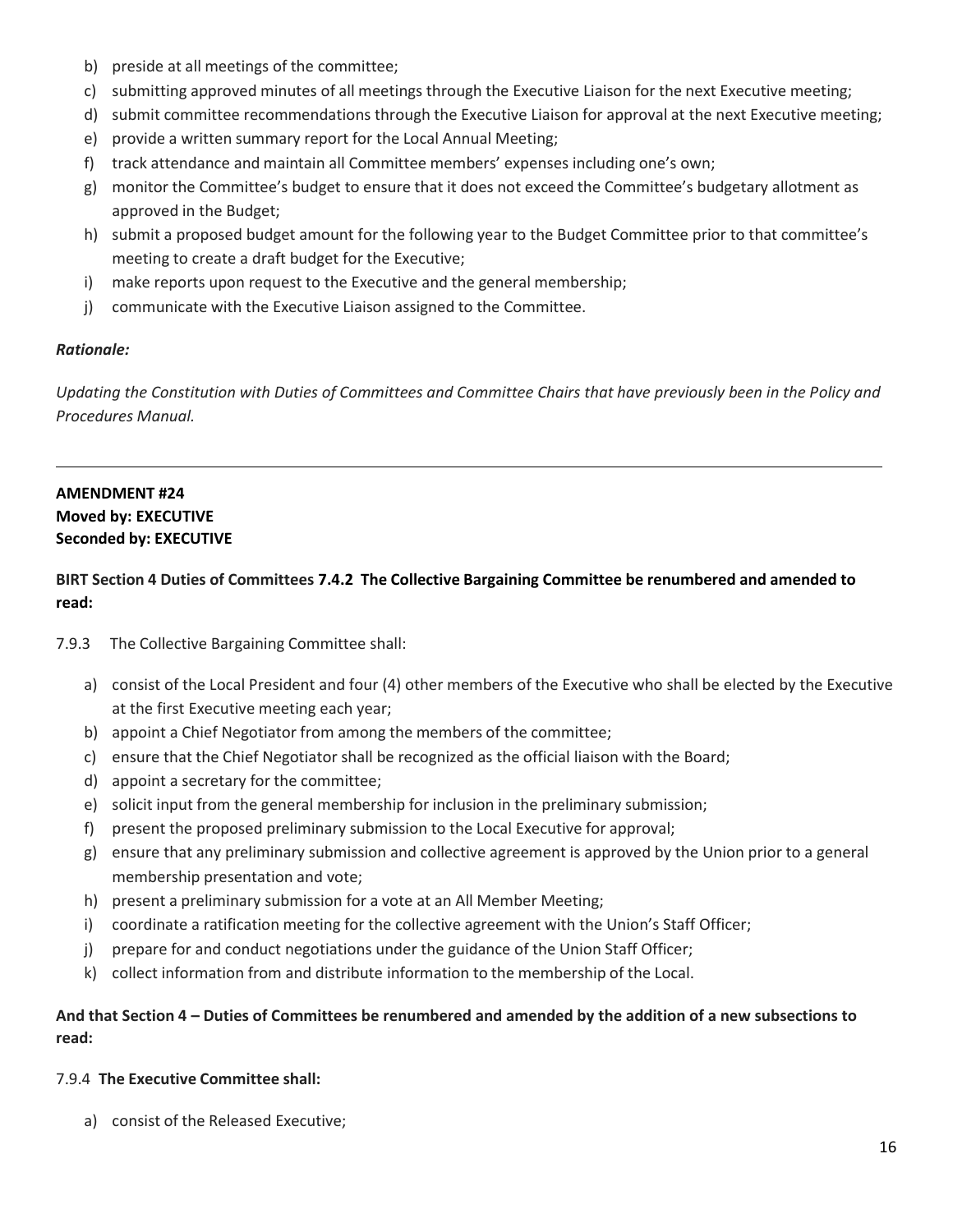- b) meet at least once a month;
- c) report and make recommendations to the Executive;
- d) compile information and articles to be shared with members through newsletters, the Local's website or social media and Constant Contact, review and edit such information;
- e) email draft communications to the Executive prior to going out to the membership;
- f) approve draft communications in person or electronically prior to being distributed by the vice presidents.

## 7.9.5 **The Budget Committee shall:**

- a) be chaired by the Treasurer;
- b) consist of up to 8 (eight) members;
- c) submit a draft proposed budget to the Executive, for approval at the Local Annual Meeting each year;
- d) update the proposed budget each fall based on actual expenditures and unexpected events and submit to the Executive for approval of a Final Budget at Fall General Meeting;
- e) assist the treasurer in developing investment strategies, where possible, for recommendation to the Executive;
- f) ensure the financial solvency of the Local.

## 7.9.6 **The Constitution Committee shall:**

- a) Consist of up to 8 (eight) members;
- b) assist members in submitting proposed amendments to the Local Constitution and Bylaws;
- c) identify to the Executive, areas of the Constitution and Bylaws that would benefit from review and revision;
- d) accept on behalf of the Executive proposed amendments to the Constitution and Bylaws;
- e) process the proposed amendments for distribution and notification of members as per timelines in the Constitution and Bylaws;
- f) develop proposed Bylaws to augment and clarify the Constitution;
- g) ensure that a revised Reference Book is available each year, in the fall, containing the updated Constitution, Bylaws, Terms of Reference for Committees, Policy and Position Statements, Operating Procedures, and Procedures of the Local and update as required throughout the school year;
- h) follow the Terms of Reference for the Committee.

## 7.9.7 **The Elections Committee shall:**

- a) be appointed or elected by the Executive;
- b) consist of at least four (4) Active Members on the committee may not run in elections held in that school year;
- c) recommend to the Executive the appointment of an Elections Officer, from outside the Local;
- d) ensure the Executive adhere to constitutional timelines for both nomination and election processes in any elections;
- e) ensure that all nomination forms, communications about elections, and campaign guidelines comply with the election procedures in the Constitution and Bylaws;
- f) not have members serve if they are a sitting Executive member or candidate running for elected office;
- g) be responsible for those duties listed in the Terms of Reference for the Committee.

## **7.9.8 The Equity and Social Justice Committee shall:**

- a) consist of at least four (4) Active Members;
- b) be appointed or elected by the Executive;
- c) be responsible for those duties listed in the Terms of Reference for the Committee.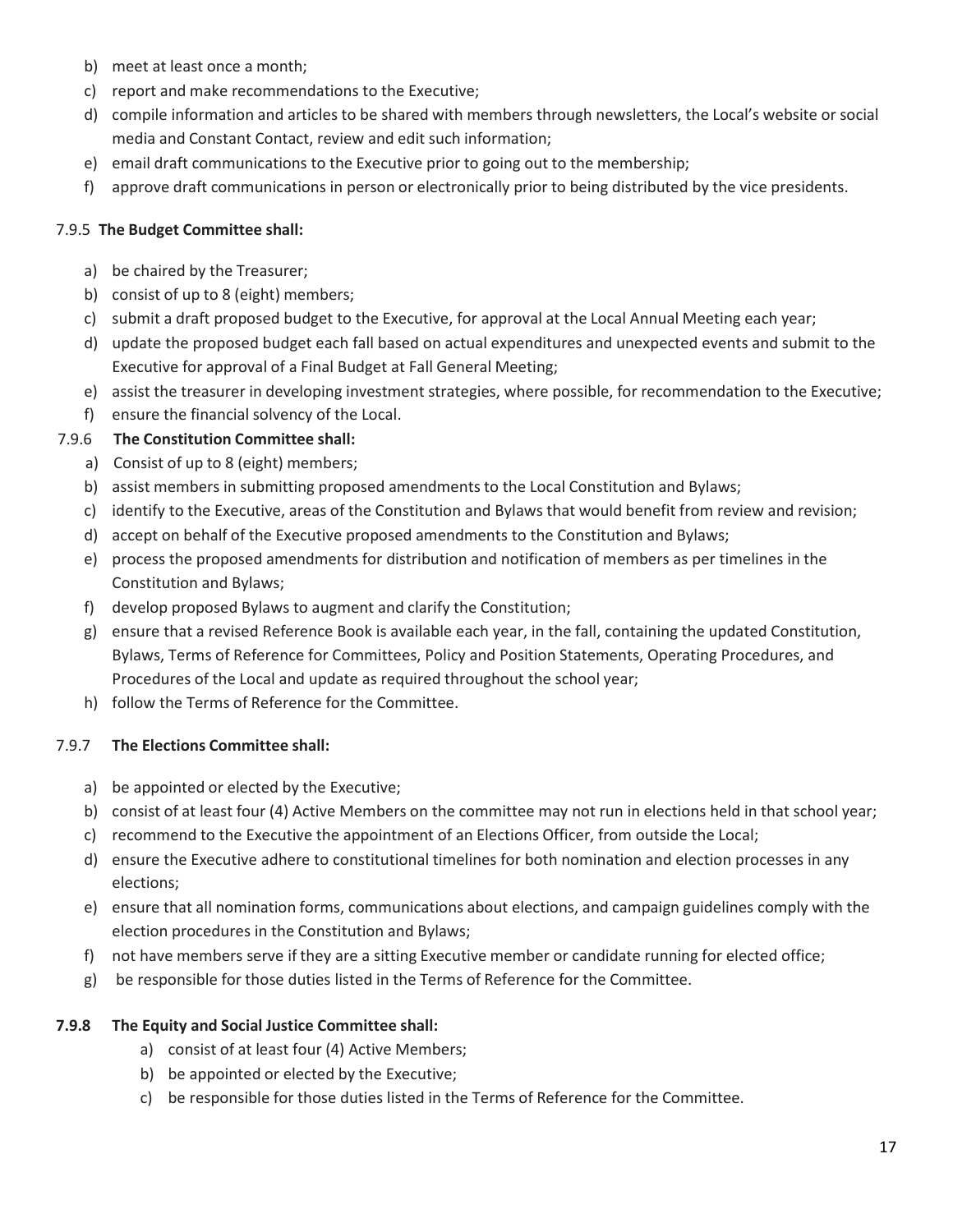## **7.9.9 The New Member Committee shall:**

- a) consist of at least four (4) Active Members;
- b) be appointed or elected by the Executive;
- c) be responsible for those duties listed in the Terms of Reference for the Committee.

## **7.9.10 The Political Action Committee shall:**

- a) consist of at least four (4) Active Members;
- b) be appointed or elected by the Executive;
- c) be responsible for those duties listed in the Terms of Reference for the Committee.

## **7.9.11 The Racialized Members Committee shall:**

- a) consist of up to eight (8) Active Members;
- b) be appointed or elected by the Executive;
- c) be responsible for those duties listed in the Terms of Reference for the Committee.

## **7.9.12 The Social Committee shall:**

- a) consist of up to eight (8) Active Members;
- b) be appointed or elected by the Executive;
- c) be responsible for those duties listed in the Terms of Reference for the Committee.

## **7.9.13 The Status of Women Committee shall:**

- a) consist of up to eight (8) Active Members;
- b) be appointed or elected by the Executive;
- c) be responsible for those duties listed in the Terms of Reference for the Committee.

## *Rationale:*

Expanding the Duties of Committees to reference each Committee of the Local and updating duties from the Policy and *Procedures Manual.*

## **AMENDMENT #25 Moved by: EXECUTIVE Seconded by: EXECUTIVE**

## **BIRT ARTICLE VIII – MEETINGS Section 1 – General Meetings be 8.1.2 and 8.1.3 be amended to read:**

8.1.2 A Fall General Meeting shall be held no later than November 30 of each year. The agenda items shall include:

- a) a report from the ETFO Annual Meeting;
- b) a by-election for any unfilled Executive positions as required by Bylaw IV;
- c) amendments to Bylaws of the Local;
- d) approval of the Final Budget of the Local;
- e) presentation of the auditor's report
- f) a 15 minutes question and answer period as a timed item at the end of the meeting.

8.1.3 A Winter General Meeting shall be held no later than February 28 of each year. The agenda items shall include:

- a) the election of Delegates to ETFO Annual Meeting;
- b) approval of resolutions for the ETFO Annual Meeting;
- c) a by-election for any unfilled Executive positions as required by Bylaw IV;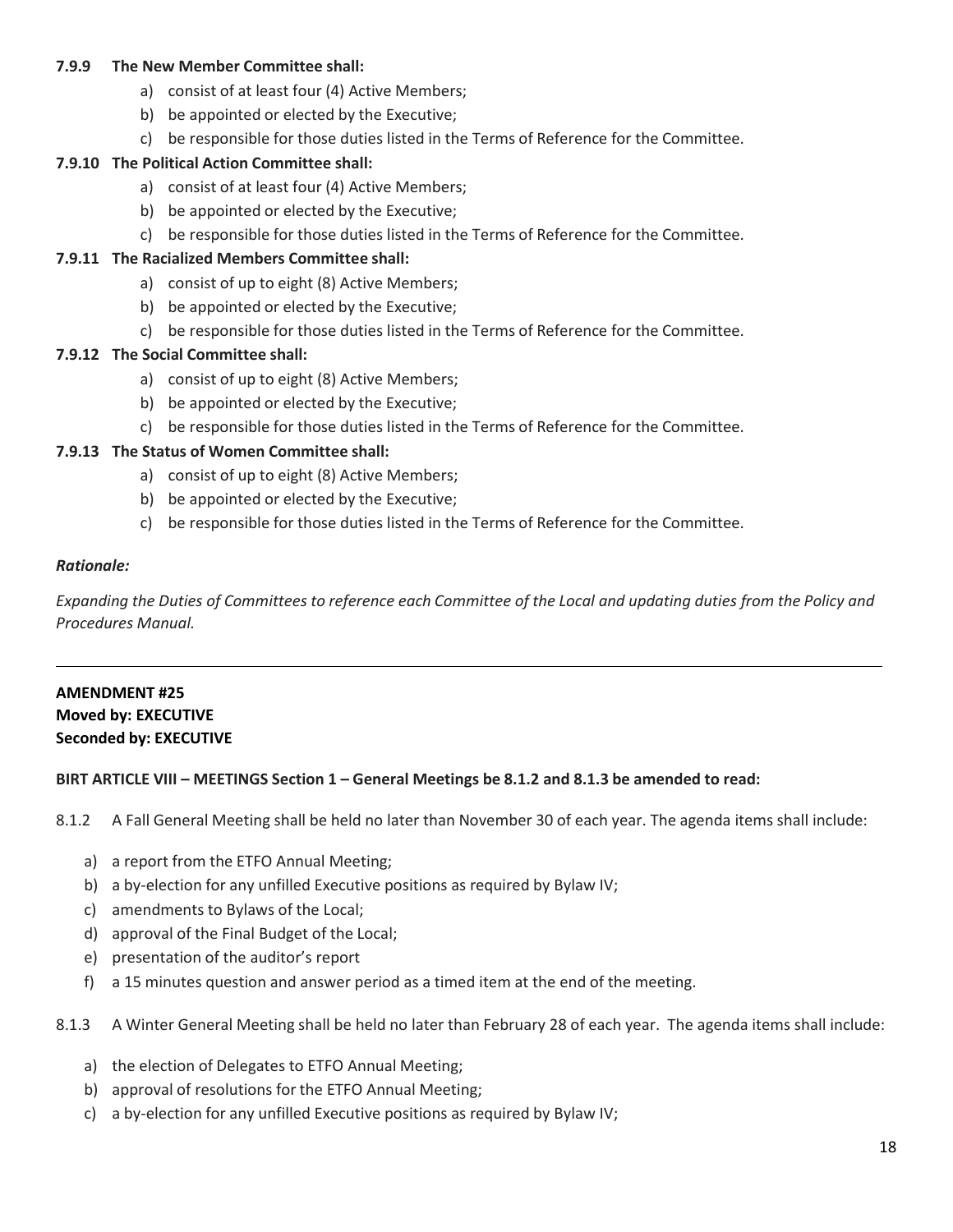- d) amendments to the Bylaws of the Local;
- e) introduction of candidates for the next year's Executive;
- f) a 15 minutes question and answer period as a timed item at the end of the meeting.

## **And the deletion of 8.1.7**

## And that ARTICLE VIII - MEETINGS Section 2 - Local Annual Meeting 8.2.2 b) and d) be amended to read:

- b) approve the Proposed Budget for the next fiscal year;
- d) consider amendments to the Local Constitution in accordance with Article XII and Bylaw V;

## **And that BIRT ARTICLE VIII – MEETINGS Section 3 – Executive Meetings 8.3.2 be amended to read:**

8.3.2 Approved minutes of Executive Meetings shall be posted on the Local's website.

## *Rationale:*

*Updating provisions for Meetings from the Policy and Procedures Manual and identifying specifically what is required at each meeting. Updating minutes being posted as currently in the PPM.*

# **AMENDMENT #26 Moved by: SCOTT MAUDSLEY Seconded by: LISA DE SANTIS**

## Article VIII Meetings be amended by the addition of a new section 4 Local Meetings and subsection 8.4.1 to read:

## Section 4 – Local Meetings

8.4.1 All Local Meetings including, but not limited to, the Annual Meeting, General Meetings, Executive Meetings and Committee Meetings, shall be conducted entirely in-person and that all voting and elections normally conducted at such meetings as per the Local Constitution shall also be conducted entirely in-person.

## *Rationale:*

*In-person gatherings facilitate human interaction in the most open and democratic manner. In-person meetings are also the 23 year past practice of this Federation both Locally and Provincially. Online meetings were adopted as an Emergency Measure only with the commitment from the Federation that meetings would return to in-person at the earliest possible moment. Only last June, this very body voted for Executive Elections at the Annual Meeting which they* full expected to be in-person and which is the only way to honour 9.3.6 of the Constitution which demands scrutineers for *the voting process.*

# **AMENDMENT #27 Moved by: EXECUTIVE Seconded by: EXECUTIVE**

## BIRT ARTICLE IX - EXECUTIVE ELECTIONS Section 1 - Eligibility subsections 9.1.2 and 9.1.3 be amended to read:

9.1.2 To stand for the office of president, first vice-president or treasurer a candidate must have served at least one (1) year on the Local Executive unless no eligible candidate is nominated.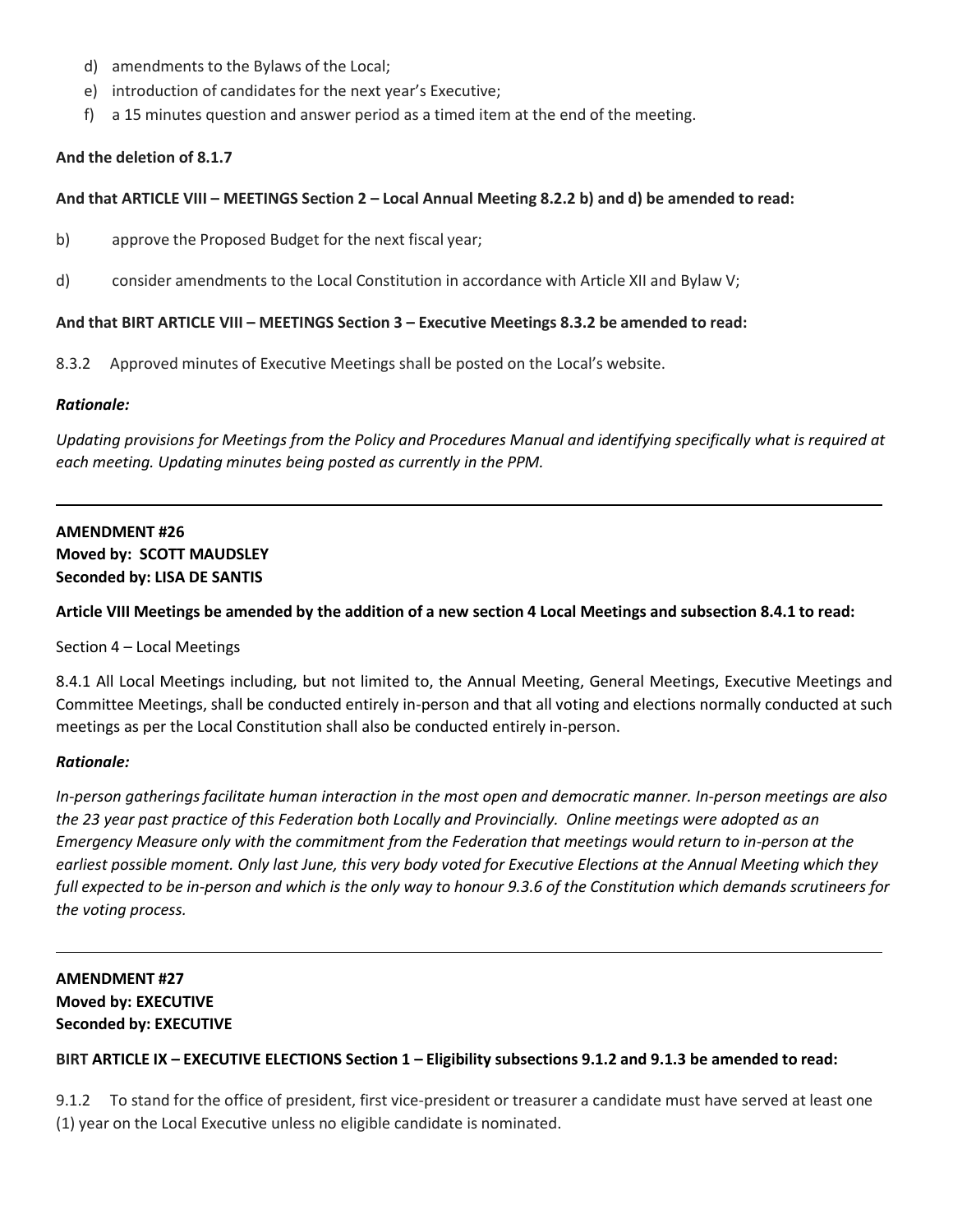## 9.1.3 Candidates for all Released Executive positions must comply with the consecutive term limits listed in 6.1.4.

## And that ARTICLE IX - EXECUTIVE ELECTIONS Section 2 - Nominations be amended by the addition of new subsections **to read:**

9.2.4 Nomination forms shall include a description of the responsibilities of the various executive positions and the eligibility requirements of each position, if any.

9.2.5 The Elections Officer shall send the Campaign Guidelines for Executive Election Candidates to each eligible candidate within three (3) calendar days from when the nomination form is received by the Elections Officer or designate.

9.2.6 Once nominations are closed, the names of candidates and the positions they are running for shall be posted in alphabetical order on the local website within three (3) school days.

## And that ARTICLE IX - EXECUTIVE ELECTIONS Section 3 - Election Procedures 9.3.5 and 9.3.6 be amended to read:

9.3.5 Votes will be counted in order of President, First Vice-President, Vice-Presidents, Treasurer, Secretary and Executive Member. If a candidate is successful for a position, his/her name will be removed from subsequent vote counts. In the case of a tie for an Officer position or for the final Executive Member position, a re-vote will be held between the tied candidates only.

9.3.6 If paper balloting is used:

- a) The ballots shall be distributed, collected and counted in a sequestered space under the supervision of the Elections Officer by poll clerks that are not members of the Local.
- b) Each candidate or scrutineer of the candidate's choice may observe the counting of the ballots. A scrutineer must be a member of the Local.
- c) The ballots shall be destroyed thirty (30) days following the vote count.

## **And that 9.3.9 be deleted.**

## **And that ARTICLE IX – EXECUTIVE ELECTIONS Section 4 – Elections Officer be amended to read:**

Section 4 – Elections Officer

9.4.1 Annually, in accordance with the Constitution, the Elections Committee shall recommend to the executive the appointment of an Elections Officer from outside the Local.

9.4.2 The Elections Officer is a paid position with compensation determined by a procedure approved by the Executive.

9.4.3 When appointed, the Elections Officer will work with the Elections Committee to implement requirements and election procedures of the Constitution and Bylaws, and the approved nomination forms and Campaign Guidelines.

9.4.4 In the event the Elections Officer is unable to complete their duties, the Election Committee Chair and Parliamentarian will conduct the duties of the Elections Officer until a new Elections Officer can be recommended by the Committee and approved by the Executive.

9.4.5 The Elections Officer duties will begin at the opening of nominations and conclude once the Elections Officer submits their summary report (not later than May 30 of that year).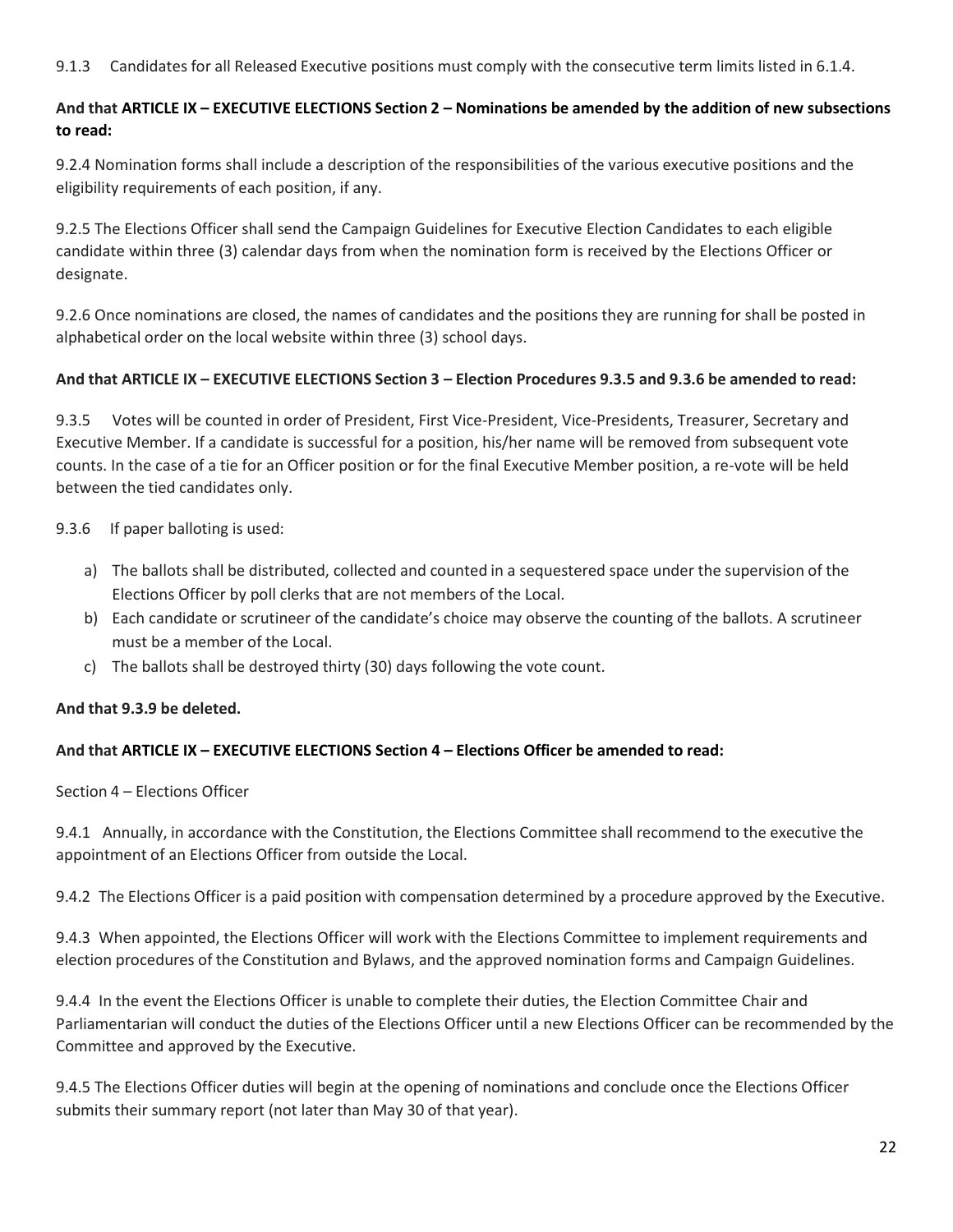9.4.6 The Elections Officer shall maintain confidentiality regarding the Local elections.

9.4.7 The Elections Officer shall use the independent Election Officer email account.

9.4.8 The Elections Officer shall post, on the local's website, the names of all candidates and the position(s) for which they are running, organized by category for all local elections within 2 school days of the close of nominations.

9.4.9 The Elections Officer shall email candidates confirming receipt of nomination within 3 school days after the nomination has been received. Included with this email will be an electronic copy of the approved Campaign Guidelines.

9.4.10 The Elections Officer will receive, investigate, and report on any violations of Campaign Guidelines as per the Campaign Guideline violations process.

9.4.11 The Elections officer will introduce candidates, by category, who are running for the Executive election, at the Local's Winter General Meeting.

9.4.12 The Elections Officer shall request post election results on the website no later than three (3) school days after the meeting at which elections were held.

9.4.13 If paper voting is being used, the Elections Officer shall preside over any poll clerks and ballot preparation, distribution, collection, counting and ruling on spoiled ballots.

9.4.14 At each meeting where an election is being conducted, the Election Officer will:

- a) Introduce the candidates for each position in alphabetical order by last name;
- b) Offer each candidate an opportunity to address the members for up to 2 minutes
- c) Preside over the conducting of the vote immediately following the speeches for that position;
- d) Announce election results and declare the winning candidate or the candidate acclaimed;
- e) maintain a copy of the vote results for 30 days after the election.

## *Rationale:*

*ETFO's Constitution "11.2.3 Each local shall define within its* Constitution and Bylaws *the* Procedures *governing executive elections." Updating these sections in the Constitution rather than the Policy and Procedures Manual so they are approved by the membership rather than just at the Executive level.*

## **AMENDMENT #28**

## **Moved by: CHRISTINA MEYNELL Seconded by: MARISA GALLIPPI**

## **BIRT ARTICLE X - DELEGATES TO THE UNION ANNUAL MEETING be amended to read:**

10.1 Only active members of the Local may be appointed as Delegates/Alternates to the ETFO Annual Meeting.

10.2 The number of Delegates permitted to attend the ETFO Annual Meeting is determined by the Union.

- 10.3 Delegates and Alternates of the Local shall include:
- a) the President;
- b) the First Vice-President;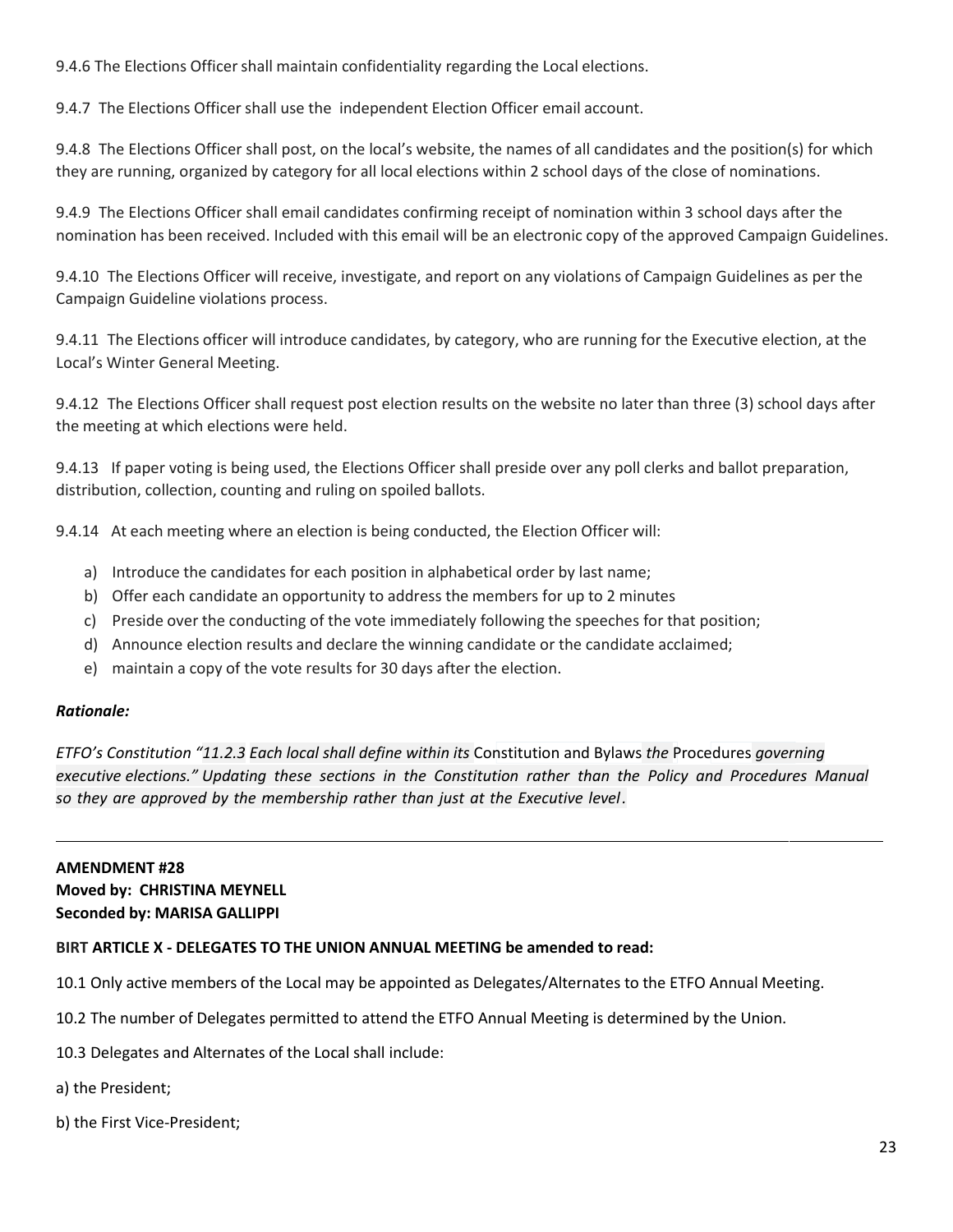c) the Vice-President(s);

d) the Treasurer

e) the Secretary

10.4 Accredited delegates to the ETFO Annual Meeting shall be determined in accordance with Bylaw *V:* . *Election of Delegates*

## **And that BYLAWS be amended by addition of a new bylaw, BYLAW V – ELECTION OF DELEGATES to read:**

- 5.1 Members in good standing who are interested in serving as a delegate must advise the local's Elections Officer by emailed nomination form at least ten (10) calendar days prior to the Winter General Meeting.
- 5.1.1 Notwithstanding 5.1, if fewer nomination forms than delegate positions available are received by the Winter General Meeting, the Elections Officer may accept nominations from the floor.
- 5.2 Candidates may include a message of up to 200 words with their nomination form.
- 5.3 The Elections Officer will post on the Local website in alphabetical order by last name:
	- a) the candidate's name;
	- b) the candidate's message of up to 200 words received by the nomination deadline.
- 5.4 Candidates will have up to 1 minute\* to address members attending the Winter General Meeting of the Local.
- 5.5 Voting will occur immediately following the candidate speeches at the Winter General Meeting.
- 5.6 No other campaign materials are permitted. Campaign materials include concrete materials (e.g., posters, bookmarks) or web-based materials (e.g., blog, webpage).
- 5.7 Sharing of the hyperlink to the Delegate Elections page of the Local on social media is allowed.
- 5.8 No candidate or current Executive members, or Elections Committee members shall post any comment that identifies another candidate in any way that might positively or negatively effect that candidate's candidacy.
- 5.9 Candidates are prohibited from using Board emails or the Local's Constant Contact information for the Candidate's campaign.
- 5.10 Campaign communications must comply with the ETFO Human Rights Statement and comply with the Code of Conduct for ETFO, Ethical Standards of the OCT, and provisions of the Constitution, Bylaws V Delegate Elections.
- 5.11 Candidates are to refrain from using Committee email communications to campaign.
- 5.12 Members at large participation in the election is through their vote. Any support that a member at large provides for an individual candidate is expected to allow that candidate to comply with these election procedures.
- 5.13 Alleged infractions or violations of these guidelines will be referred to the Local's Elections Officer for resolution.
- 5.14 Candidates determined to have infractions may have these posted on the Local's web site and publicly announced at the Winter General Meeting at the beginning of the candidate's minute speech time leaving the remaining time for the candidate to address the assembly.
- 5.15 If voting is conducted by paper ballot, the Elections Officer will preside over the preparation, distribution, collection and counting of ballots by poll clerks and make any required rulings on spoiled ballots
- 5.16 The Elections Officer will hold the vote results for thirty days and post the vote results on the Local website within 3 school days of the Winter General Meeting.

# *Rationale:*

*The Constitution was silent on the procedure for election of delegates. This embeds the procedure previously in the Policy and Procedures Manual into the Constitution.*

**AMENDMENT #29 Moved by: CHRISTINA MEYNELL Seconded by: MARISA GALLIPPI**

**BIRT ARTICLE XII – AMENDMENTS TO THE LOCAL CONSTITUTION be amended to read:**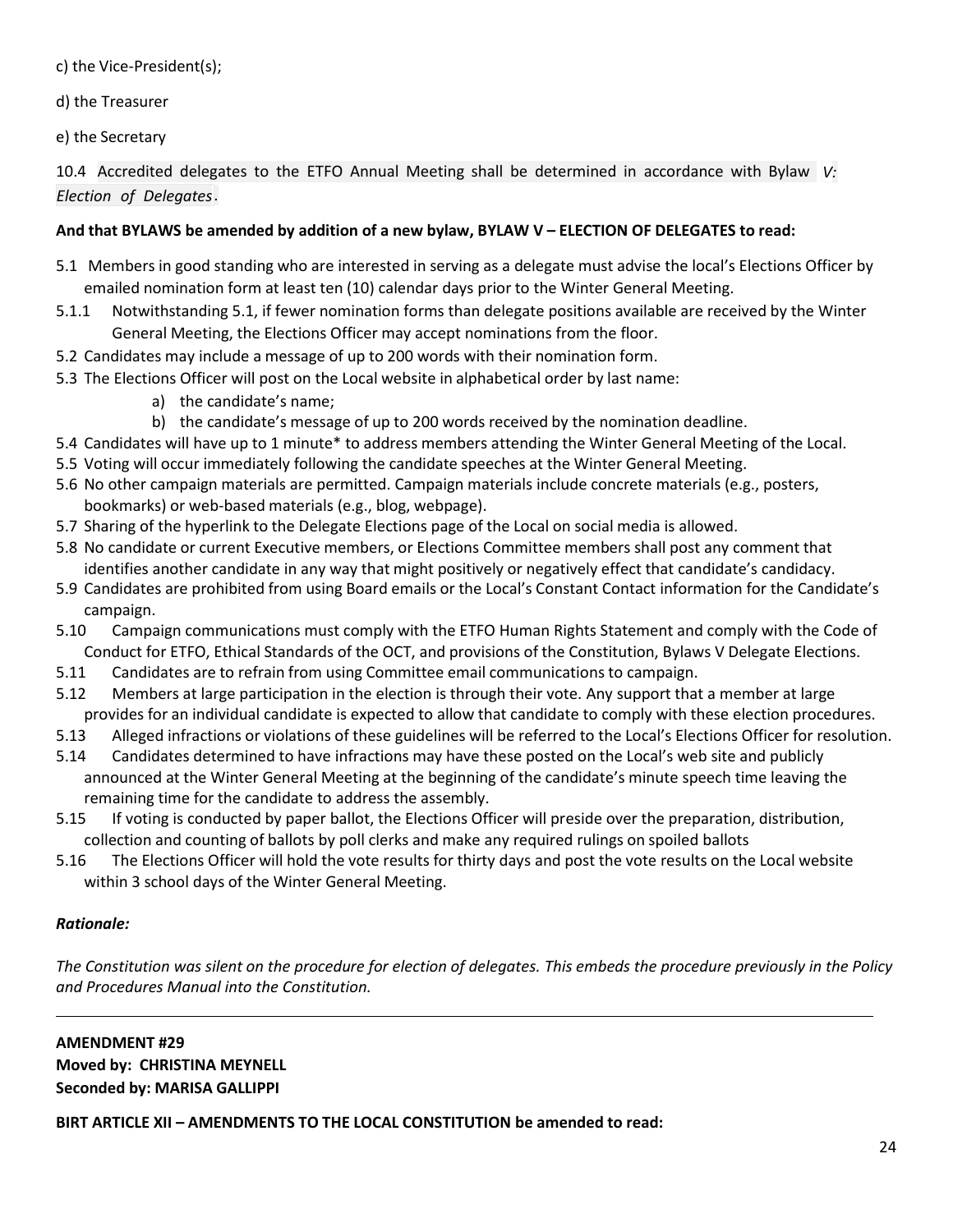12.1 Proposed amendments to the Local Constitution must be submitted to the Constitution Committee on behalf of the Executive in writing or by email no less than thirty (30) days prior to the Local Annual Meeting.

12.2 The Constitution Committee will confirm receipt of proposed amendments within 3 school days.

12.3 All proposed constitutional amendments shall be posted on the Local's website at least 14 days prior to the Local Annual Meeting.

12.4 Proposed amendments may be received from:

- a) Active Members;
- b) The Executive;
- c) a Standing Committee.

12.5 For Constitutional amendments a quorum of the Local Annual Meeting must be present.

12.6 The Constitution shall be amended if sixty (60) percent of the members present and voting at the Local Annual Meeting vote in favour of the proposed amendment.

12.6 The Constitution shall be reviewed annually for revisions.

12.7 Amendments to the Constitution take effect immediately following the Local Annual Meeting.

## **And that BYLAWS be amended by the addition of a new BYLAW to read:**

## BYLAW VI - AMENDMENTS TO BYLAWS

- 6.1 Proposed amendmentsto the Bylawssubmitted at least fifteen (15) days prior to a General or Local Annual Meeting may be received from:
	- a) Active Members;
	- b) The Executive;
	- c) a Standing Committee;
- 6.2 Proposed amendmentsthat are in order will be posted to the Local's website within three (3) school days of receipt.
- 6.3 Bylaws may be amended at a General or Local Annual Meeting if sixty (60) percent vote in favour of the members present and voting.
- 6.4 Amendments to Bylaws take effect immediately following General or Local Annual Meetings. Amendments to the Constitution take effect immediately following the Local Annual Meeting.

## *Rationale:*

*These amendments allow for Standing Committees to submit amendments to the Constitution, it provides greater detail on the process for amendments, and the current Constitution doesn't specifically identify how to amend BYLAWS, so this new BYLAW provides that information and makes changing the BYLAWS more accessible by allowing for amendments at any General Meeting. This also provides a distinction between the Constitution and BYLAWS. It provides a higher standard for changes to the Constitution than BYLAWS, which is in keeping with Robert's Rules of Order.*

**AMENDMENT #30 Moved by: ROB FULFORD Seconded by: FLETCHER JEROME**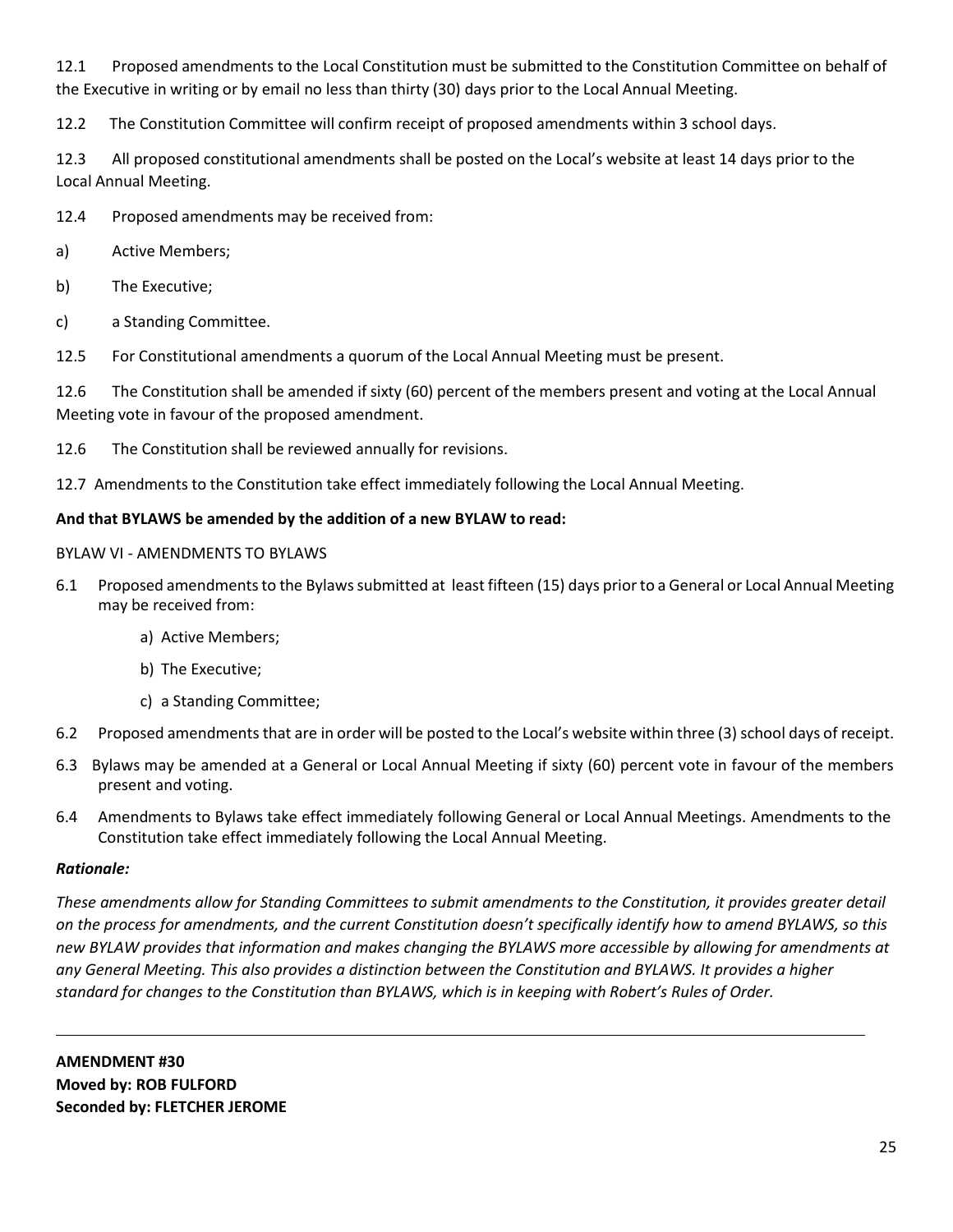## **BIRT Article XII – Amendments to the Local Constitution be amended to read:**

12.1.1 Proposed amendments to the Local Constitution must be submitted to the Local office in writing or by email no less than thirty (30) days prior to a Local General Meeting.

12.2.1 All proposed constitutional amendments shall be posted on the Local's website at least 14 days prior to a Local General Meeting.

12.3.1 Amendments to the Constitution may be made at a Local General Meeting by the affirmative vote of at least 60% of the members present.

## *Rationale:*

*By allowing Amendments to the Constitution at Local General Meetings instead of just at the Annual Meeting, you ensure the membership is more engaged, allow for slightly greater flexibility to make changes required to adapt to current circumstances and creates greater transparency and accountability for the local executive.*

## **AMENDMENT #31 Moved by: CHRISTINA MEYNELL Seconded by: MARISA GALLIPPI**

BIRT ARTICLE XIII – FINANCES subsection 13.2.1 be amended to read:

13.2.1 The signing officers of the Local shall be the President, the Treasurer and 1<sup>st</sup> Vice President.

## *Rationale:*

*Identifies the three signing officers for the Local.*

## **AMENDMENT #32 Moved by: CHRISTINA MEYNELL Seconded by: MARISA GALLIPPI**

## **BIRT BYLAW II RELEASE TIME Section 2 – Vice-president's Release subsection 2.2.1 be amended to read:**

2.2.1 The positions of First Vice President and Vice-President(s) shall be full-time release positions.

## *Rationale:*

*This allows for release time to be available if the membership changes the structure of the Executive in Article 6.1 to include a change in the number of VPs. The local's income and FTE have risen substantially over the past school years due to the significant increase in OT work being done by the membership. 2012-13 FTE= 1443, 2015-16 FTE= 1807, 2020- 21 FET= 2470. This is an increase of 71% since 12-13 and 37% since 15-16. The Local's total expenses have remained consistent over that time and the amount of executive release time has actually decreased from 3.7 in 12-13 to 3.5 in 21- 22 (a 5% decline).*

**AMENDMENT #33 Moved by: LISA DE SANTIS Seconded by: KEN NAKAMURA**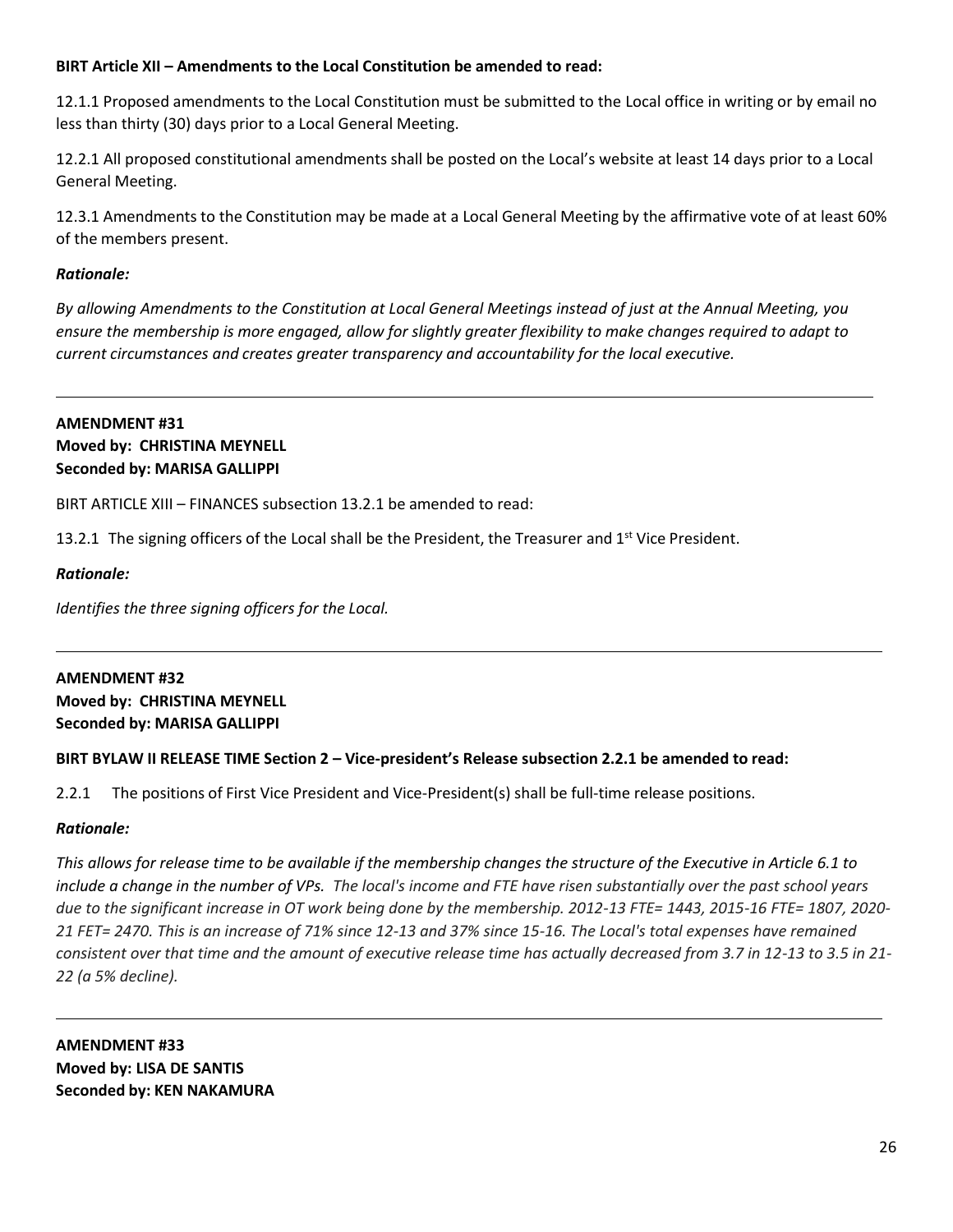## **BIRT that Bylaw II Release Time Section 2 – Vice-presidents' Release be amended to read:**

- 2.2.1 The position of First Vice-President shall be a full-time release position.
- 2.2.2 The position of  $2^{nd}$  Vice-President shall be 0.5 release position.
- 2.2.3 The position of 3rd Vice-President shall be 0.3 release position.
- 2.2.4 The Vice-Present's salaries shall be determined by the same criteria as the president's salary.

## *Rationale:*

*It is essential that the Local has released officers who work in the classroom so that they can better serve the needs of members. The Local already has two released officers at 1.0. With the restoration of a 3rd Vice President, at 0.3 release, the Local will no longer be able to justify a third full time release officer. This would be an irresponsible expenditure of members` hard-earned money that could be better allocated to two part time Vice Presidents, whose primary responsibilities would be to support and defend members.*

## **AMENDMENT #34 Moved by: ROB FULFORD Seconded by: FLETCHER JEROME**

## **BIRT BYLAW II - RELEASE TIME Section 3 – Treasurer's Release be amended to read:**

2.3.1 The position of Treasurer shall be a 0.2 release position.

2.3.2 Any additional release for the Treasurer shall be passed at a local General Meeting.

2.3.3 The Treasurer's salary shall be determined by the same criteria as the President's salary.

## **AMENDMENT #35**

**Moved by: CHRISTINA MEYNELL Seconded by: MARISA GALLIPPI**

## **BIRT BYLAW II RELEASE TIME Section 4 – Secretary's Release be amended to read:**

- 2.4.1 The position of Secretary shall receive:
	- a) a payment equivalent to a half day release at their daily rate for each set of Local minutes completed for a half day Executive Meeting;
	- b) a payment equivalent to a full day release at their daily rate for each set of Local minutes completed for a full day Executive Meeting.

## *Rationale:*

*The original BYLAW was written when the Executive held after school meetings of a few hours. The minutes for a full day meeting can run from 15 – 20 pages in length and this additional workload should be recognized.*

**AMENDMENT #36 Moved by: SCOTT MAUDSLEY Seconded by: LISA DE SANTIS**

**BIRT BYLAW II RELEASE TIME be amended by the addition of a new Section to read:**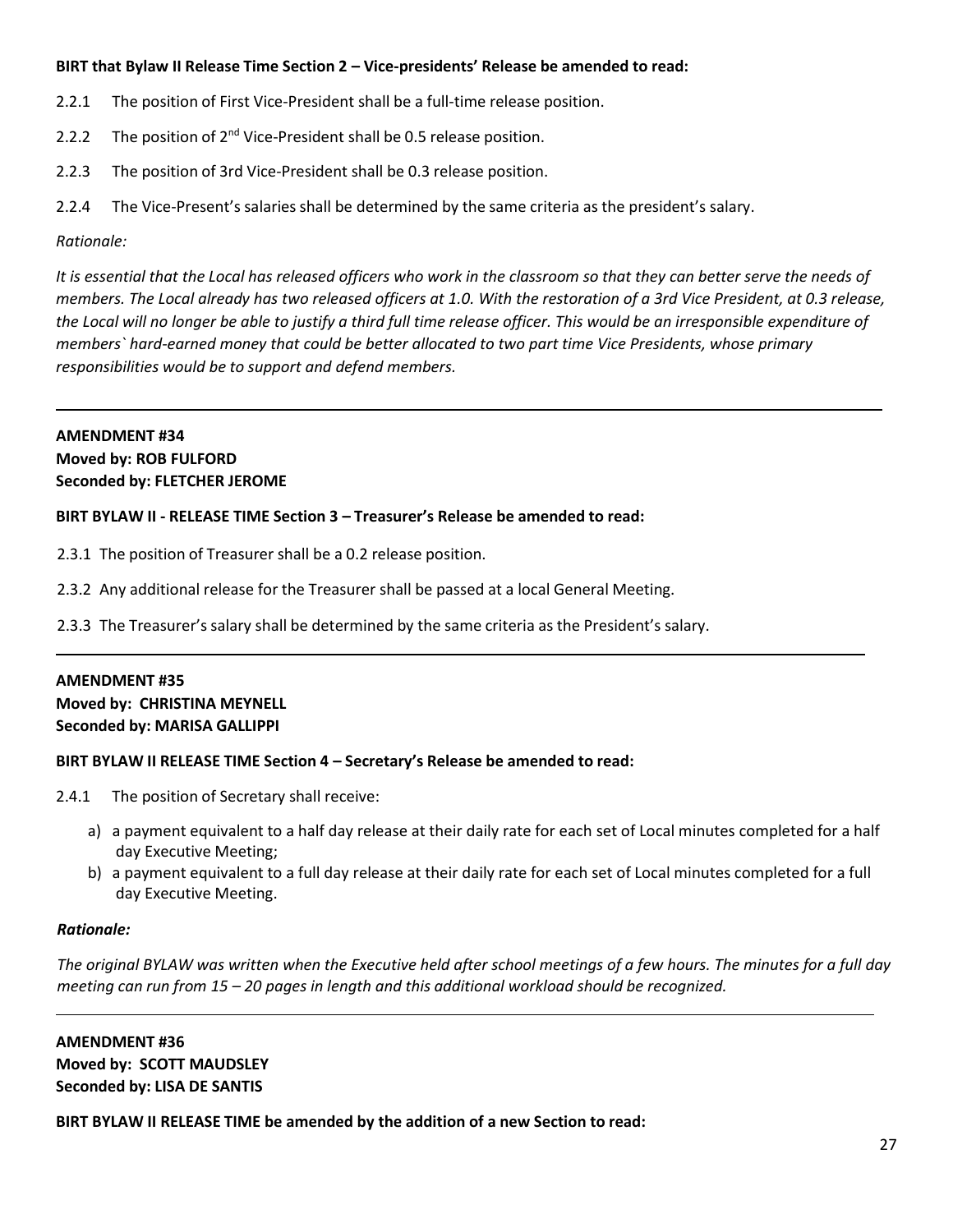## **Section 6 - Approval of Release Time**

2.6.1 The amount of release budgeted for each release officer position shall be detailed in the annual budget and approved by the membership at the Local Annual Meeting;

2.6.2 That any subsequent increase in officer release proposed by the Local Executive be approved by the membership at a Local General Meeting prior to its implementation including any release proposed for any officer replacing another officer during the school year regardless of the duration of the replacement period.

## **And the deletion of:**

2.3.2 Any additional release for the Treasurer shall be determined by the Local Executive.

## *Rationale:*

*Because officer salaries are this Local's largest and most sensitive expense, members need to know in advance if this expense is going to increase. Unlike other budget lines, it would be devastating to cut off officer salaries as almost happened this year. If the membership had exercised its right to reject the massive \$176,000 over-expenditure in the salaries as requested by this year's Executive, the Local world have been faced with two equally devastating options: either lay off Local release officers or simply not pay them for the remainder of the year. This amendment would avoid such a devasting eventuality.*

## **AMENDMENT #37**

**Moved by: LISA DE SANTIS Seconded by: KEN NAKAMURA**

## **BIRT BY LAW II RELEASE TIME be amended by an additional Section 6 Additional Release Time to read:**

Section 6 - Additional Release Time

2.6.1 Additional release time for part-time Local Officers must be approved by the membership at the Local Annual Meeting.

## **And the deletion of:**

2.3.2 Any additional release for the Treasurer shall be determined by the Local Executive.

## *Rationale:*

*Dues paying members should have a voice when it comes to deciding how much release time Local released officers should be allocated.*

## **AMENDMENT #38 Moved by: LISA DE SANTIS Seconded by: KEN NAKAMURA**

## **Ruled out of order by the Parliamentarian. Mover / Seconder will be seeking to Challenge the Chair.**

**BIRT Commencing the academic year 2022-2023, that all released officers be paid the OT daily rate.**

## *Rationale:*

Released members' salaries make up a huge part of our Budget, hence they are a huge expenditure. We need to be more efficient. Remuneration for released Local Executive should be comparable to what members earn. Many OT Locals pay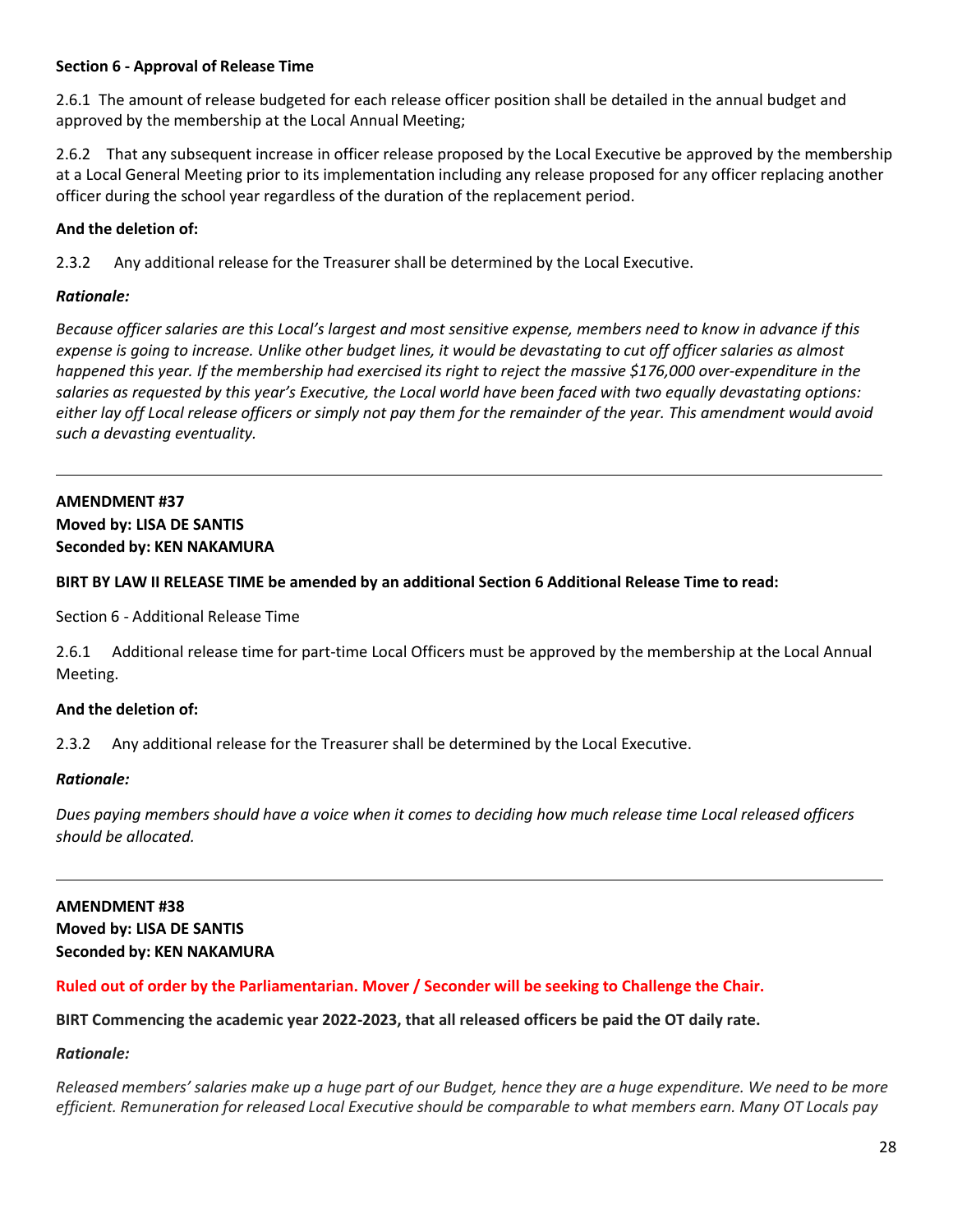their Local released officers a daily rate, while at the same time they accomplish a lot for their members. In addition *these monies can be allocated towards member defense, e.g. grievances, Collective Bargaining, etc.*

# **AMENDMENT #39 Moved by: SCOTT MAUDSLEY Seconded by: JENNIFER KERWOOD**

## **Ruled out of order by the Parliamentarian. Mover / Seconder will be seeking to Challenge the Chair.**

## **BIRT BYLAWS be amended by the addition of a new BYLAW – Ratification of Local Agreements to read:**

The Local ratification process to ratify a Local Proposed Memorandum of Settlement shall mirror the Provincial ratification process to ratify a Provincial proposed memorandum of settlement and shall be as follows:

1) There shall be no less than a two (2) week (14 calendar days) period between Local members receiving the full tentative Local offer and the commencement of the all-member ratification vote on the Local offer.

2) Ratification of a Local Memorandum of Settlement requires conditions that would signify a reasonable facsimile of the representative approval that a double majority vote signifies at the Provincial level. Locally this shall be satisfied by the requirement that a minimum of 10% of the total active membership or approximately 450 Local members must vote to qualify a Local ratification vote as valid. In other words, a quorum of 10% of the total active membership is required for Local ratification of a Local Memorandum of Settlement.

3) The ratification vote on a local Memorandum of Settlement shall be conducted locally, after duly called information meetings, minimum two (2).

4) The vote shall be tabulated by determining the number of votes in favour of ratification locally only when the total number of votes cast exceeds 10% of the total active membership of the Local.

5) Ratification is achieved where more than 10% of the Local's total active membership cast a vote and more than 50% of those members casting ballots vote in favour of ratification.

6) Members of the local shall be apprised of the number of the Local's active membership that cast votes in the local.

7) Members shall be apprised of the percentage of the total votes cast that were in favour and that were against a Local Agreement in their Local.

8) The results of all-member votes on local Memoranda of Settlement shall be broken down according to number of active members that voted and percentage for and against, and this information shall be reported to the membership.

## *Rationale:*

*The Provincial process gives members a minimum of two weeks to consider the entire Memorandum of Settlement and multiple opportunities to seek clarification before a ratification vote is held. The Provincial process ensures that a Memorandum of Settlement is only ratified if a representative sample of the membership votes in favour of ratification. The Provincial process offers the entire membership easy access and ample opportunity to vote on the Memorandum of Settlement. The Local Process should do the same. The manner by which ratification is achieved and the results of this process should be transparent to the entire membership.*